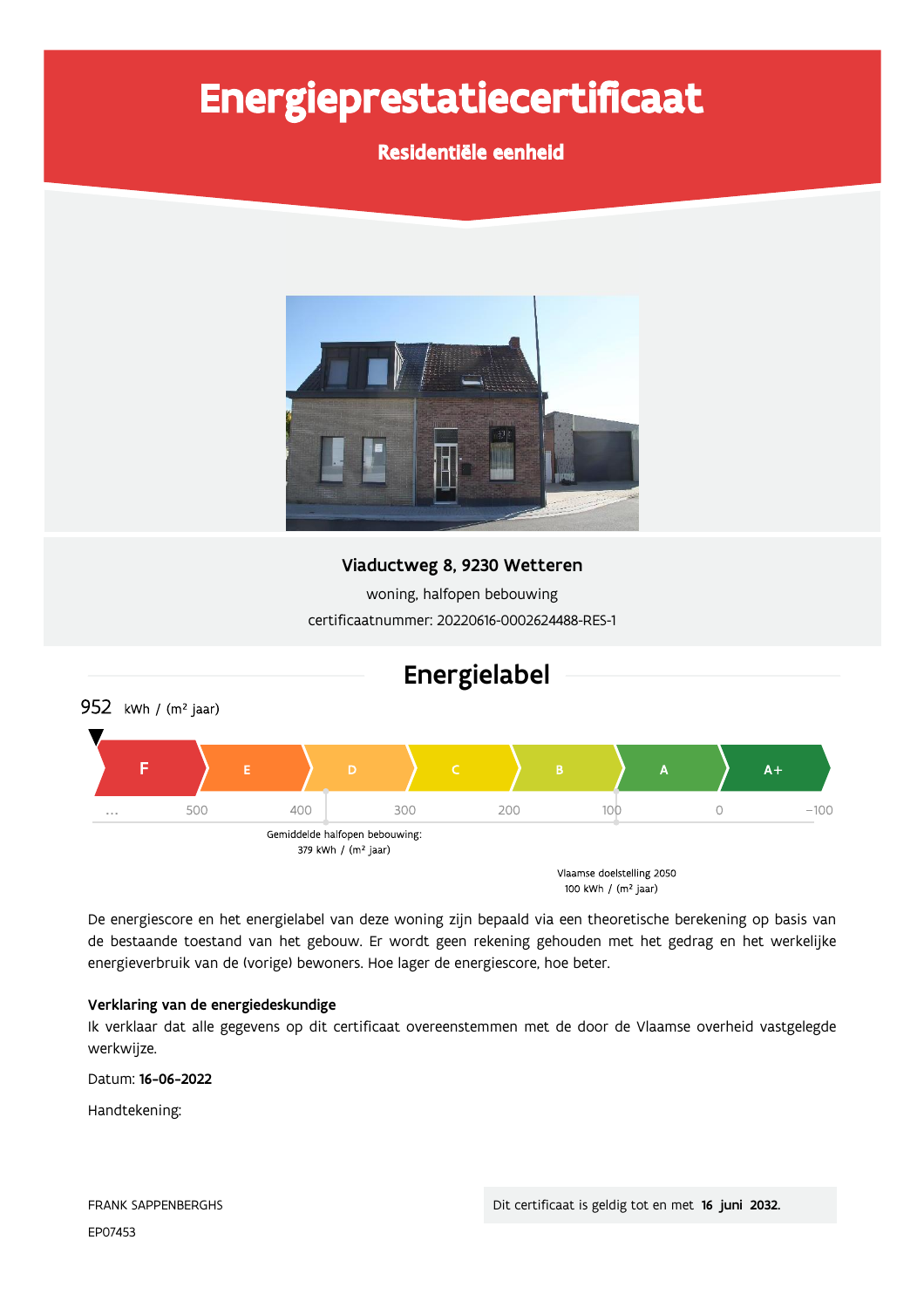## Huidige staat van de woning

Om met uw woning te voldoen aan de energiedoelstelling, zijn er twee mogelijke pistes:

**OF** 

#### $(1)$ Inzetten op isolatie en verwarming

U isoleert elk deel van uw woning tot de doelstelling én  $\mathbf{u}$ voorziet een energie-efficiënte verwarmingsinstallatie (warmtepomp, condenserende ketel. (micro-)WKK. efficiënt warmtenet  $\bigcap_{ }$ decentrale toestellen met een totaal maximaal vermogen van 15 W/m<sup>2</sup>).

 $2^{\circ}$ Energielabel van de woning

> U behaalt een energielabel A voor uw woning(= energiescore van maximaal 100 kWh/(m<sup>2</sup> jaar)). U kiest op welke manier u dat doet: isoleren, efficiënt ventileren, efficiënt verwarmen, zonne-energie, hernieuwbare energie ...



De U-waarde beschrijft de isolatiewaarde van daken, muren, vloeren, vensters ... Hoe lager de U-waarde, hoe beter het constructiedeel isoleert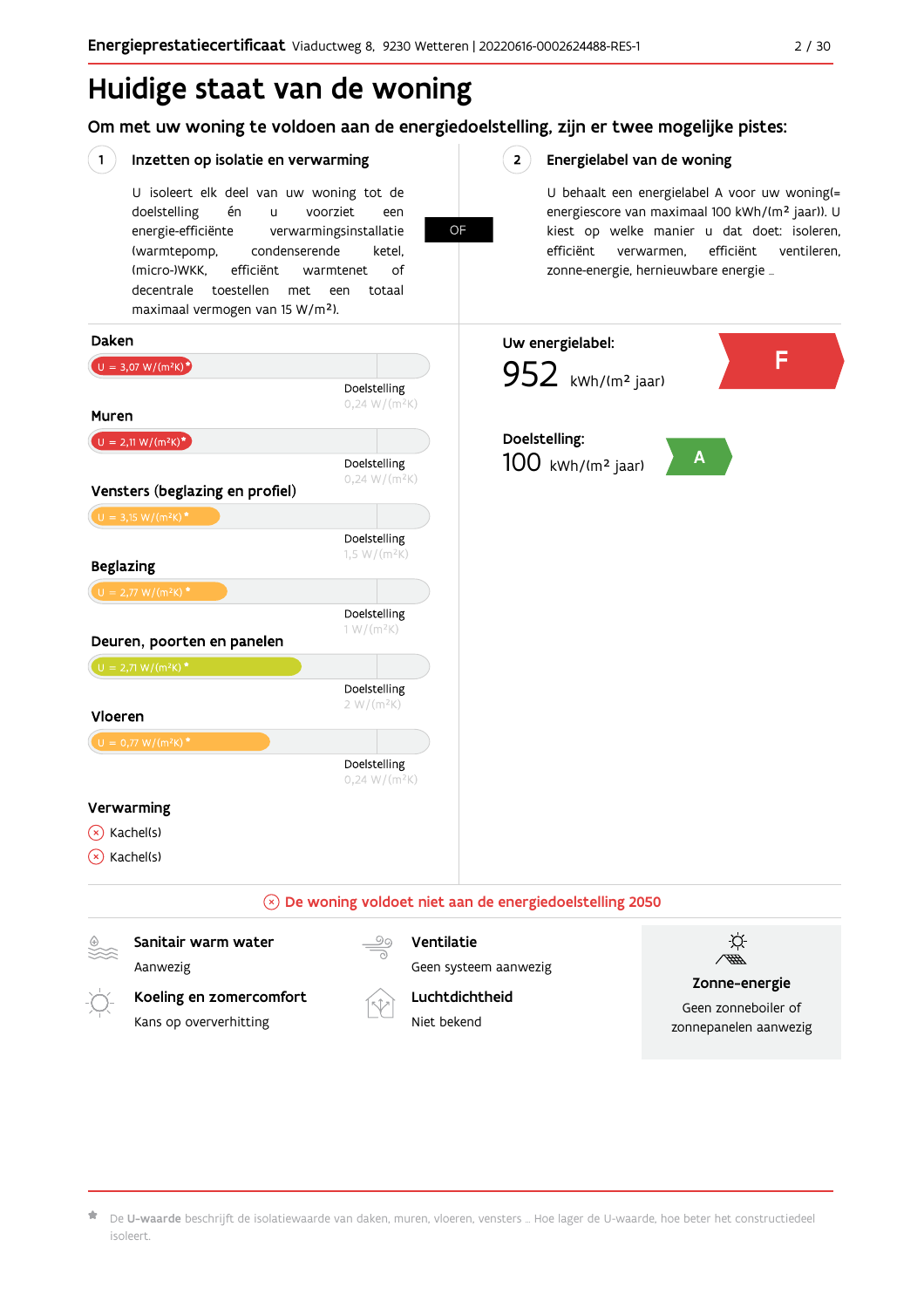## Overzicht aanbevelingen

In deze tabel vindt u aanbevelingen om uw woning energiezuiniger te maken. De aanbevelingen zijn gebaseerd op piste 1. Kunt u ze niet allemaal uitvoeren, dan helpen ze u ook om via piste 2 de doelstelling te halen. Vraag advies aan een specialist voordat u met de renovatiewerken start.

De volgorde in deze tabel is automatisch bepaald en is niet noodzakelijk de juiste volgorde om aan de slag te gaan. Het is louter een eerste indicatie op basis van de energieprestatie.



De prijsindicaties zijn automatisch berekend en kunnen door de energiedeskundige niet aangepast worden. De prijzen zijn bedoeld als indicatie van de gemiddelde marktprijs voor een bepaald type werk. Voor een concrete kostenraming moet u altijd beroep doen op een aannemer of architect. Meer informatie over wat wel en niet inbegrepen is vindt u op pagina 26.

|  | <b>HUIDIGE SITUATIE</b>                                                                                                                                                                          | <b>AANBEVELING</b>                                                                                                                            | <b>GEMIDDELDE</b><br><b>PRIJSINDICATIE</b>                |
|--|--------------------------------------------------------------------------------------------------------------------------------------------------------------------------------------------------|-----------------------------------------------------------------------------------------------------------------------------------------------|-----------------------------------------------------------|
|  | <b>Hellend dak</b><br>12,6 m <sup>2</sup> van het hellende dak is niet<br>geïsoleerd.                                                                                                            | Plaats isolatie aan de binnenkant van het<br>hellende dak<br>of plaats isolatie aan de buitenzijde van<br>het hellende dak.                   | € 1500 <sup>★</sup><br>€ 8 000                            |
|  | Plat dak<br>9,1 m <sup>2</sup> van het platte dak is vermoedelijk niet Plaats isolatie boven op het platte dak.<br>geïsoleerd.                                                                   |                                                                                                                                               | € 3 500 <sup>★</sup>                                      |
|  | Plafond<br>36 m <sup>2</sup> van het plafond is niet geïsoleerd.                                                                                                                                 | Plaats isolatie in of onder het plafond<br>of plaats isolatie boven op het plafond.                                                           | $\epsilon$ 6 000 <sup><math>\star</math></sup><br>€ 3 500 |
|  | <b>Vensters</b><br>2,7 m <sup>2</sup> van de vensters heeft enkele<br>beglazing. Dat is niet energiezuinig. Ook de<br>raamprofielen zijn thermisch weinig<br>performant.                         | Vervang de vensters door nieuwe vensters $\epsilon$ 3 000 <sup>*</sup><br>met hoogrendementsbeglazing en<br>energieperformante raamprofielen. |                                                           |
|  | Muur<br>93 m <sup>2</sup> van de muren is niet geïsoleerd.                                                                                                                                       | Plaats isolatie aan de binnenkant van de<br>muur<br>of plaats isolatie aan de buitenkant van de € 25 500 <sup>*</sup><br>muur.                | € 18 500                                                  |
|  | Vloer boven kelder of buiten<br>6,3 m <sup>2</sup> van de vloer is vermoedelijk niet<br>geïsoleerd.                                                                                              | Plaats isolatie.                                                                                                                              | € 500                                                     |
|  | Dakvensters en koepels<br>0,6 m <sup>2</sup> van de dakvlakvensters of koepels<br>heeft dubbele beglazing. Dat is weinig<br>energiezuinig. Ook de profielen zijn<br>thermisch weinig performant. | Plaats nieuwe dakvlakvensters of koepels<br>met hoogrendementsbeglazing en<br>energieperformante raamprofielen.                               | € 1500 <sup>★</sup>                                       |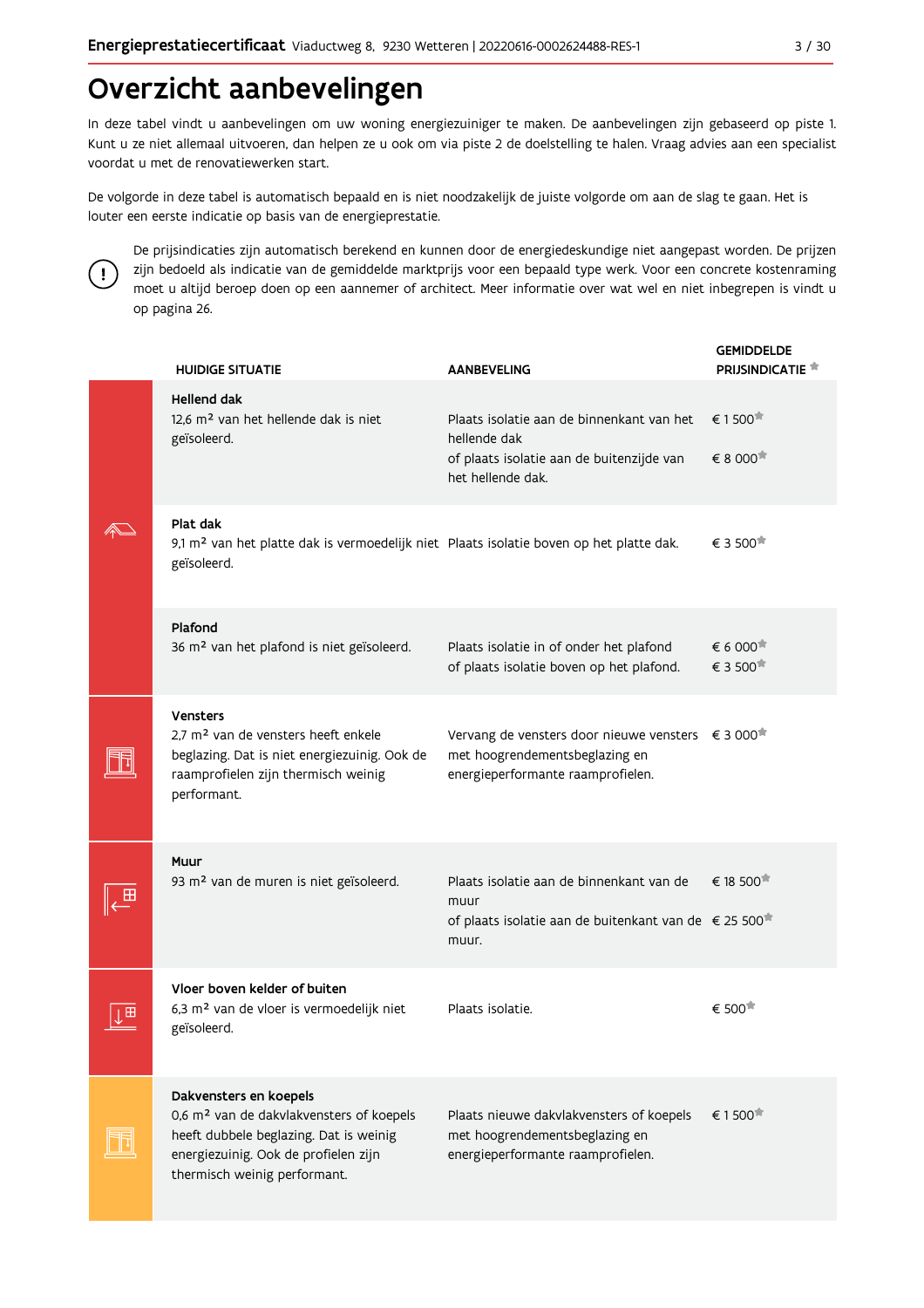#### ů.  $\ddot{\cdot}$  $\ddotsc$ En

÷

|  | nergieprestatiecertificaat Viaductweg 8, 9230 Wetteren   20220616-0002624488-RES-1                                                                                                                                                                                           |                                                                                                                                                                                                                                                                                                                                                                                                                                      | 4/30                                                                      |
|--|------------------------------------------------------------------------------------------------------------------------------------------------------------------------------------------------------------------------------------------------------------------------------|--------------------------------------------------------------------------------------------------------------------------------------------------------------------------------------------------------------------------------------------------------------------------------------------------------------------------------------------------------------------------------------------------------------------------------------|---------------------------------------------------------------------------|
|  | Vloer op volle grond<br>50 m <sup>2</sup> van de vloer op volle grond is<br>vermoedelijk niet geïsoleerd.                                                                                                                                                                    | Plaats isolatie in de vloer.                                                                                                                                                                                                                                                                                                                                                                                                         | € 12 000 <sup>★</sup>                                                     |
|  | Verwarming<br>100% van de woning wordt verwarmd met<br>een (accumulerende) kachel.                                                                                                                                                                                           | Vervang de kachel(s) door een lucht/water<br>of bodem/water warmtepomp<br>of een condenserende ketel. Plaats een<br>afgiftesysteem, bij voorkeur op lage<br>temperatuur.<br>Een condenserende ketel heeft een iets slechter rendement.<br>Gemiddeld gezien zal uw energiescore met een<br>condenserende ketel, na uitvoering van alle aanbevelingen,<br>een 20-tal kWh/(m <sup>2</sup> jaar) hoger liggen dan met een<br>warmtepomp. | € 14 000 <sup>★</sup><br>/ € 25 500 <sup><math>#</math></sup><br>€ 10 000 |
|  | Zonneboiler<br>Er is geen zonneboiler aanwezig.                                                                                                                                                                                                                              | Volgens de zonnekaart is het dak geschikt<br>voor 4,8 m <sup>2</sup> zonnecollectoren. Overweeg<br>de plaatsing van een zonneboiler.                                                                                                                                                                                                                                                                                                 | € 5 000                                                                   |
|  | Zonnepanelen<br>Er zijn geen zonnepanelen aanwezig.                                                                                                                                                                                                                          | Volgens de zonnekaart is het dak geschikt<br>voor 18,3 m <sup>2</sup> zonnepanelen. Overweeg de<br>plaatsing van zonnepanelen.                                                                                                                                                                                                                                                                                                       | € 5 000                                                                   |
|  | <b>Vensters</b><br>4,6 m <sup>2</sup> van de vensters heeft<br>hoogrendementsbeglazing (geplaatst na<br>2000). Dat is redelijk energiezuinig. Zowel de<br>beglazing als de raamprofielen voldoen<br>echter nog niet aan de energiedoelstelling.                              | Als u de vensters of beglazing vervangt,<br>zorg dan dat deze voldoen aan de<br>energiedoelstelling.                                                                                                                                                                                                                                                                                                                                 |                                                                           |
|  | Dakvensters en koepels<br>0,8 m <sup>2</sup> van de dakvlakvensters of koepels<br>heeft hoogrendementsbeglazing (geplaatst<br>na 2000) met een verbeterde<br>energieprestatie. Zowel de beglazing als de<br>profielen voldoen echter nog niet aan de<br>energiedoelstelling. | Als u de dakvlakvensters of koepels<br>vervangt, zorg dan dat deze voldoen aan<br>de energiedoelstelling.                                                                                                                                                                                                                                                                                                                            |                                                                           |
|  | Deuren en poorten<br>1,3 m <sup>2</sup> van de deuren of poorten is<br>energiezuinig, maar voldoet nog niet aan de<br>energiedoelstelling                                                                                                                                    | Overweeg bij een grondige renovatie om<br>de deuren of poorten te vervangen.                                                                                                                                                                                                                                                                                                                                                         |                                                                           |
|  | Energetisch helemaal niet in orde<br>• Energetisch niet in orde                                                                                                                                                                                                              | • Zonne-energie<br>• Energetisch redelijk in orde                                                                                                                                                                                                                                                                                                                                                                                    |                                                                           |

\* Als er verschillende gangbare uitvoeringsmethodes zijn, worden de prijzen hiervan gescheiden door een schuine streep. Meer detailinformatie vindt u vanaf pagina 26.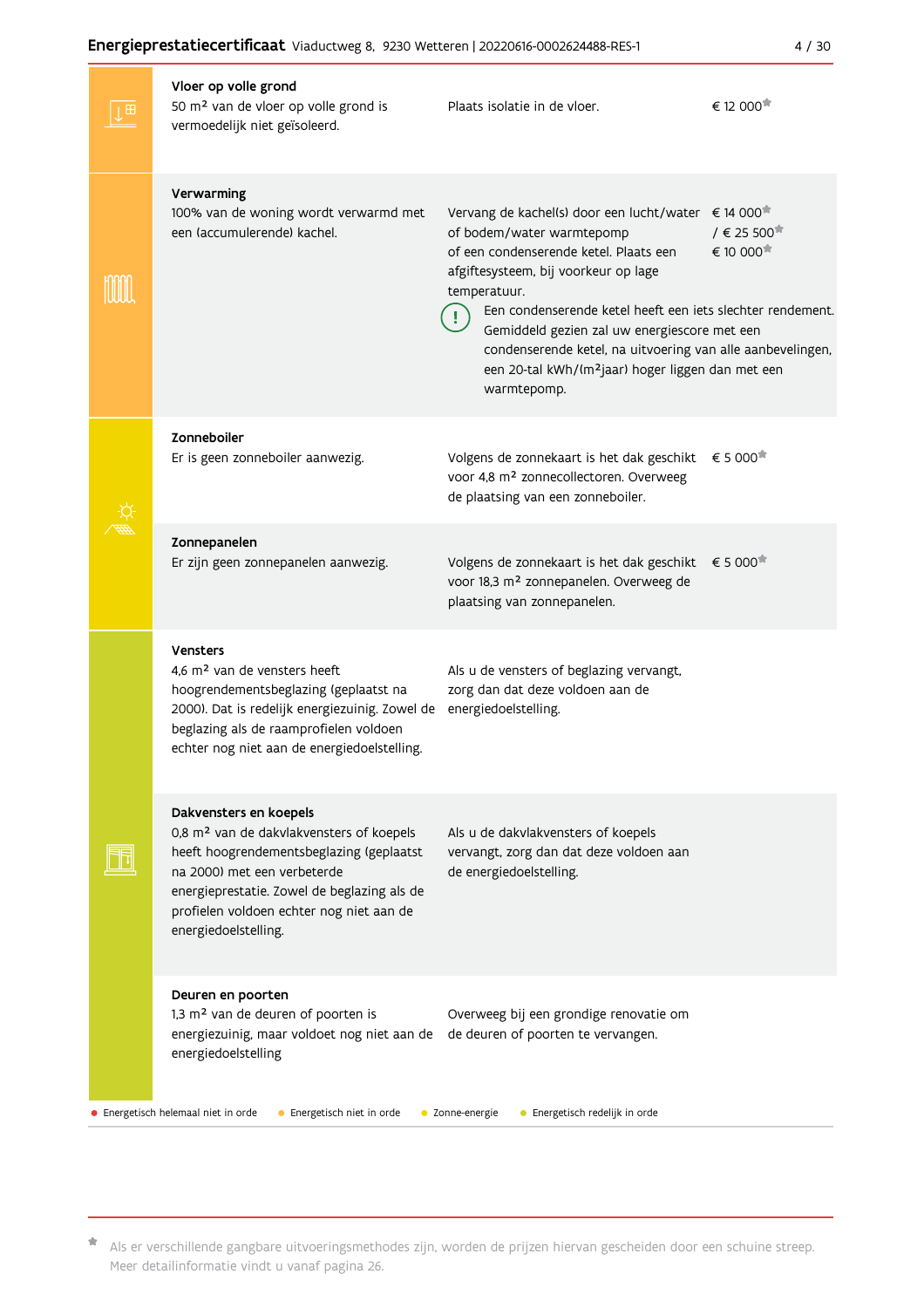#### Energielabel na uitvoering van de aanbevelingen

Als u beslist om uw woning stapsgewijs te renoveren in de hierboven gesuggereerde volgorde, geeft de onderstaande energieschaal een overzicht van waar uw woning zich na elke stap zal bevinden op de energieschaal. Verandert u de volgorde, dan verandert ook de impact van elke maatregel. Dat kan hier niet weergegeven worden.



### Aandachtspunten

Hou rekening met de volgende aspecten als u uw woning energiezuinig en comfortabeler wilt maken.

Luchtdichtheid: De luchtdichtheid van uw woning is niet gemeten. Een goede luchtdichtheid is nodig om de warmte niet via spleten en kieren te laten ontsnappen. Let er bij de renovatie op dat de werken luchtdicht uitgevoerd worden. U kunt nadien de luchtdichtheid laten meten om eventueel overblijvende lekken op te sporen en uw energielabel mogelijk nog te verbeteren.

ನ Ventilatie: Uw woning beschikt mogelijk niet over voldoende ventilatievoorzieningen. Een goede ventilatie is echter noodzakelijk om een gezond binnenklimaat te garanderen. Voorzie bij uw renovatie daarom in een ventilatiesysteem. Om energie te besparen, kunt u het best kiezen voor een systeem met vraagsturing of warmteterugwinning.

Koeling en zomercomfort: Uw woning heeft kans op oververhitting. Overweeg buitenzonwering om de zon zoveel mogelijk buiten te houden tijdens de zomer. Vermijd de plaatsing van een koelinstallatie, want die verbruikt veel energie.

Sanitair warm water: Uw woning beschikt niet over een zonneboiler. Overweeg de plaatsing van een zonneboiler of warmtepompboiler. Daarmee kunt u energie besparen.

#### Let op!

 $\mathbf{I}$ 

[N

<u>90</u>

De aanbevelingen, aandachtspunten en eventuele prijsindicaties op het energieprestatiecertificaat worden standaard gegenereerd op de wijze die de Vlaamse overheid heeft vastgelegd. Laat u bijstaan door een specialist om op basis van de aanbevelingen en aandachtspunten een concreet renovatieplan op te stellen. De energiedeskundige is niet aansprakelijk voor de eventuele schade die ontstaat bij het uitvoeren van de standaard gegenereerde aanbevelingen of aandachtspunten.

#### Meer informatie?

- Voor meer informatie over het energieprestatiecertificaat, gebruiksgedrag, woningkwaliteit ... kunt u terecht op www.energiesparen.be.
- Meer informatie over uw woning vindt u op uw persoonlijke woningpas. Surf naar woningpas.vlaanderen.be om uw woningpas te bekijken.
- Meer informatie over beter renoveren vindt u op www.energiesparen.be/ikbenoveer.

Gegevens energiedeskundige: **FRANK SAPPENBERGHS** 2900 Schoten FP07453

#### **Premies**

Informatie over energiewinsten, subsidies of andere financiële voordelen vindt u op www.energiesparen.be.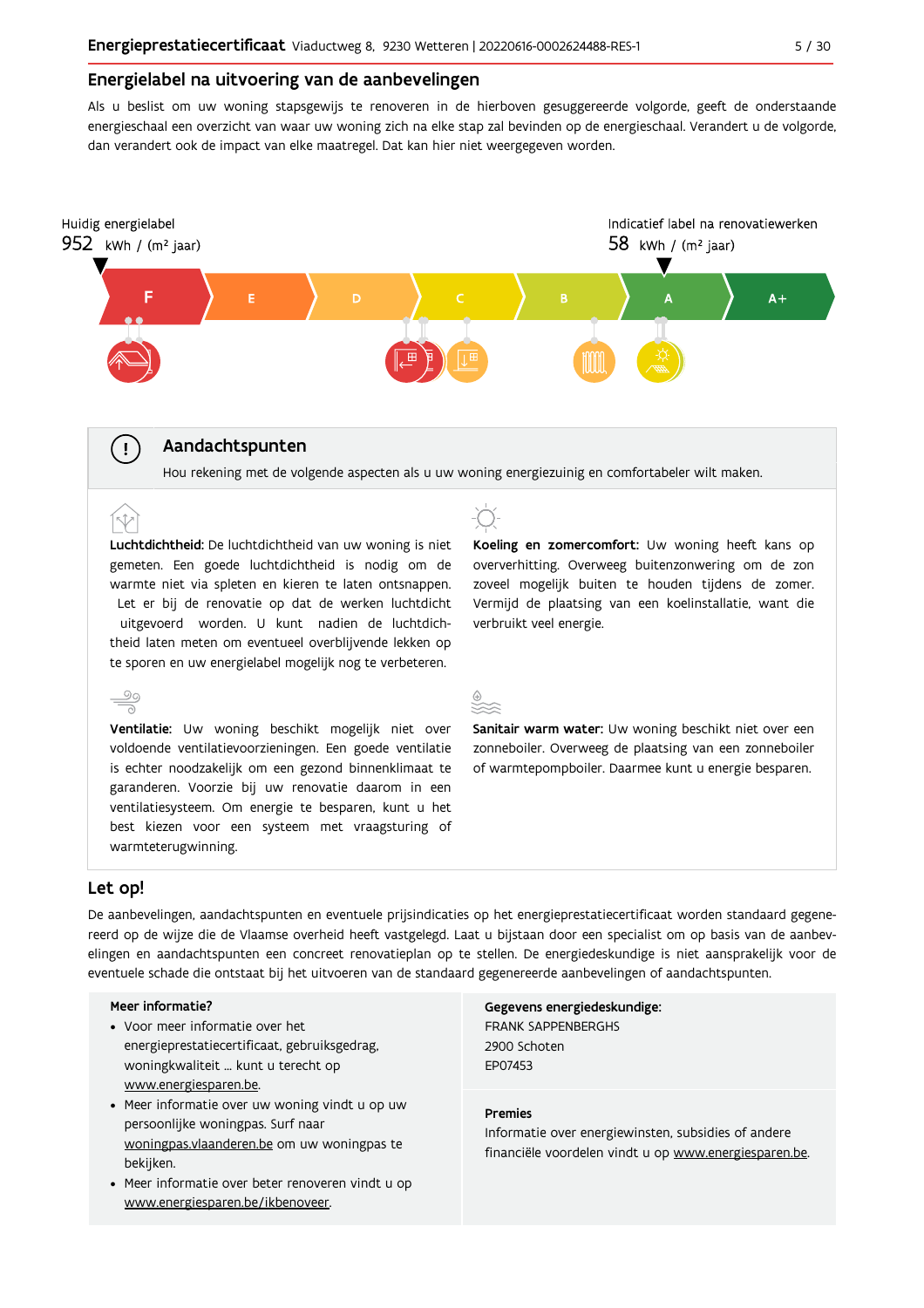## Energieprestatiecertificaat (EPC) in detail

Elk gebouw bestaat uit verschillende onderdelen die met elkaar verbonden zijn. Als u renoveert, kunt u het best al rekening houden met de werken die u later nog gaat uitvoeren.

Dit deel van het energieprestatiecertificaat gaat dieper in op de aanbevelingen van uw woning. Samen met uw architect of andere vakman kunt u op basis hiervan een renovatieplan opstellen.

### Inhoudstafel

| Daken.                            | 8  |
|-----------------------------------|----|
| Vensters en deuren                | 11 |
| Muren.                            | 14 |
| <b>Vloeren</b>                    | 17 |
| Ruimteverwarming                  | 19 |
| Installaties voor zonne-energie.  | 22 |
| Overige installaties              | 24 |
| Bewijsstukken gebruikt in dit EPC | 25 |
| Toelichting prijsindicaties       | 26 |
|                                   |    |

### 10 goede redenen om nu al te BENOveren

BENOveren is BEter reNOveren dan gebruikelijk is, met hogere ambities op het vlak van energieprestaties, goed gepland en met deskundig advies, zodat ook latere renovatiestappen haalbaar blijven (zie ook www.energiesparen.be/ikbenoveer). Een geBENOveerde woning biedt veel voordelen:

1. Een lagere energiefactuur 2. Meer comfort 3. Een gezonder binnenklimaat 4. Esthetische meerwaarde 5. Financiële meerwaarde  $\sqrt{3}$ 6. Nodig voor ons klimaat  $\begin{picture}(180,170)(-210,170)(-210,170)(-210,170)(-210,170)(-210,170)(-210,170)(-210,170)(-210,170)(-210,170)(-210,170)(-210,170)(-210,170)(-210,170)(-210,170)(-210,170)(-210,170)(-210,170)(-210,170)(-210,170)(-210,170)(-210,170)(-210,170)(-210,170)($ 7. Uw woning is klaar voor uw oude dag 8. Minder onderhoud 9. Vandaag al haalbaar 10. De overheid betaalt mee

### Renoveren of slopen: let op voor asbest!

Asbest is een schadelijke stof die nog regelmatig aanwezig is in gebouwen. In veel gevallen kunnen asbesttoepassingen op een eenvoudige en vooral veilige manier verwijderd worden. Deze werken en eventuele bijhorende kosten zijn niet inbegrepen in het EPC. Voor meer informatie over (het herkennen van) asbest en asbestverwijdering kunt u terecht op www.ovam.be.

### Hoe wordt het EPC opgemaakt?

De eigenschappen van uw woning zijn door de energiedeskundige ingevoerd in software die door de Vlaamse overheid is opgelegd. De energiedeskundige mag zich alleen baseren op zijn vaststellingen tijdens het plaatsbezoek en op bewijsstukken die voldoen aan de voorwaarden die de Vlaamse overheid heeft opgelegd. Op basis van de invoergegevens berekent de software het energielabel en genereert automatisch aanbevelingen en eventueel ook prijsindicaties. Bij onbekende invoergegevens gaat de software uit van veronderstellingen, onder meer op basis van het (ver)bouw- of fabricagejaar. Om zeker te zijn van de werkelijke samenstelling van uw muur, dak of vloer kunt u ervoor kiezen om verder (destructief) onderzoek uit te voeren (losschroeven stopcontact, gaatje boren in een voeg, binnenafwerking tijdelijk verwijderen ...).

Voor meer informatie over de werkwijze, de bewijsstukken en de voorwaarden kunt u terecht op www.energiesparen.be.

De bewijsstukken die gebruikt zijn voor dit EPC, kan u terugvinden op pagina 25.

### Slopen?

Voor oudere woningen of woningen in slechte staat, is het soms interessant om het gebouw te slopen en opnieuw te beginnen. Als u sloop overweegt, kunt u voor meer informatie terecht op www.energiesparen.be.

### **Energiedoelstelling 2050**

De energiedoelstelling van de Vlaamse Regering is om tegen 2050 alle woningen en appartementen in Vlaanderen minstens even energiezuinig te maken als een energetisch performante nieuwbouwwoning van 2017.

Ten tijde van de opmaak van dit EPC is het nog niet verplicht om aan die energiedoelstelling te voldoen. Denk echter vooruit! Hou nu al zo veel mogelijk rekening met die energiedoelstelling en streef zelfs naar beter.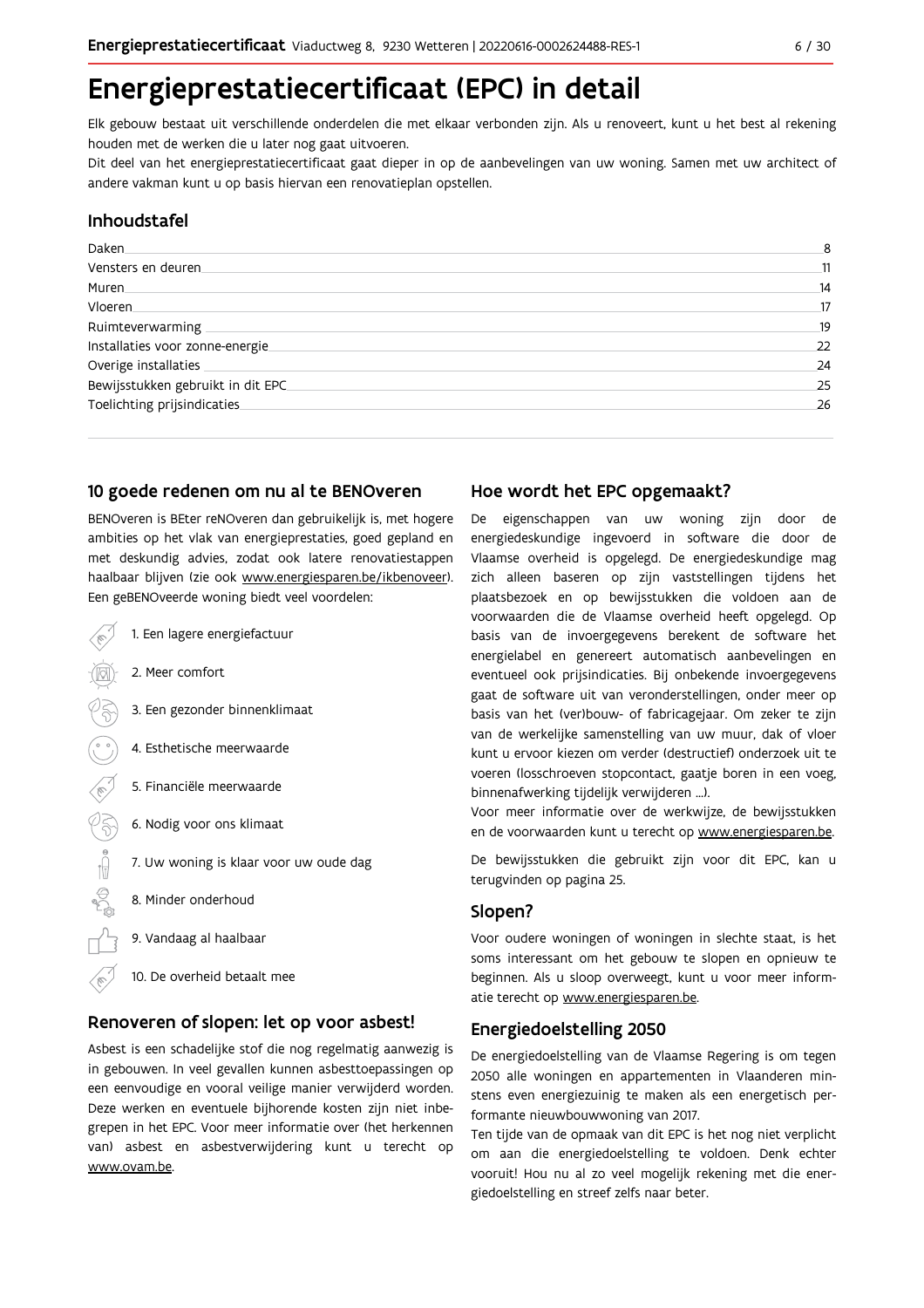## $7/30$

## Algemene gegevens

| Gebouw id / Gebouweenheid id                                | 6607473 / 6608994       |
|-------------------------------------------------------------|-------------------------|
| Datum plaatsbezoek                                          | 14/06/2022              |
| Referentiejaar bouw                                         | Onbekend                |
| Beschermd volume (m <sup>3</sup> )                          | 232                     |
| Ruimten niet opgenomen in het beschermd volume              | Kelder en AOR achteraan |
| Bruikbare vloeroppervlakte (m <sup>2</sup> )                | 80                      |
| Verliesoppervlakte (m <sup>2</sup> )                        | 218                     |
| Infiltratiedebiet $(m^3/(m^2h))$                            | Onbekend                |
| Thermische massa                                            | Half zwaar/matig zwaar  |
| Open haard(en) voor hout aanwezig                           | <b>Neen</b>             |
| Niet-residentiële bestemming                                | Geen                    |
| Berekende energiescore (kWh/(m <sup>2</sup> jaar))          | 952                     |
| Karakteristiek jaarlijks primair energieverbruik (kWh/jaar) | 76.557                  |
| CO2-emissie (kg/jaar)                                       | 20.036                  |
| <b>Indicatief S-peil</b>                                    | 184                     |
| Gemiddelde U-waarde gebouwschil (W/(m <sup>2</sup> K))      | 2.07                    |
| Gemiddeld installatierendement verwarming (%)               | 45                      |

## Verklarende woordenlijst

| beschermd volume                                    | Het volume van alle ruimten die men wenst te beschermen tegen warmteverlies naar<br>buiten, de grond en aangrenzende onverwarmde ruimten.                                                                                                                                 |
|-----------------------------------------------------|---------------------------------------------------------------------------------------------------------------------------------------------------------------------------------------------------------------------------------------------------------------------------|
| bruikbare vloeroppervlakte                          | De vloeroppervlakte binnen het beschermd volume die beloopbaar en toegankelijk is.                                                                                                                                                                                        |
| U-waarde                                            | De U-waarde beschrijft de isolatiewaarde van daken, muren, vensters  Hoe lager de<br>U-waarde, hoe beter de constructie isoleert.                                                                                                                                         |
| R-waarde                                            | De warmteweerstand van een materiaallaag. Hoe groter de R-waarde, hoe beter de<br>materiaallaag isoleert.                                                                                                                                                                 |
| lambdawaarde                                        | De warmtegeleidbaarheid van een materiaal. Hoe lager de lambdawaarde, hoe beter<br>het materiaal isoleert.                                                                                                                                                                |
| karakteristiek jaarlijks primair<br>energieverbruik | De berekende hoeveelheid primaire energie die gedurende één jaar nodig is voor de<br>verwarming, de aanmaak van sanitair warm water, de ventilatie en de koeling van een<br>woning. Eventuele bijdragen van zonneboilers en zonnepanelen worden in mindering<br>gebracht. |
| berekende energiescore                              | Een maat voor de totale energieprestatie van een woning. De berekende energiescore<br>is gelijk aan het karakteristiek jaarlijks primair energieverbuik, gedeeld door de<br>bruikbare vloeroppervlakte.                                                                   |
| S-peil                                              | Een maat voor de energieprestatie van de gebouwschil van een woning. Het S-peil<br>houdt rekening met de isolatie, de luchtdichtheid, de oriëntatie, de zonnewinsten en<br>de vormefficiëntie. Hoe lager het S-peil, hoe energie-efficiënter de gebouwschil.              |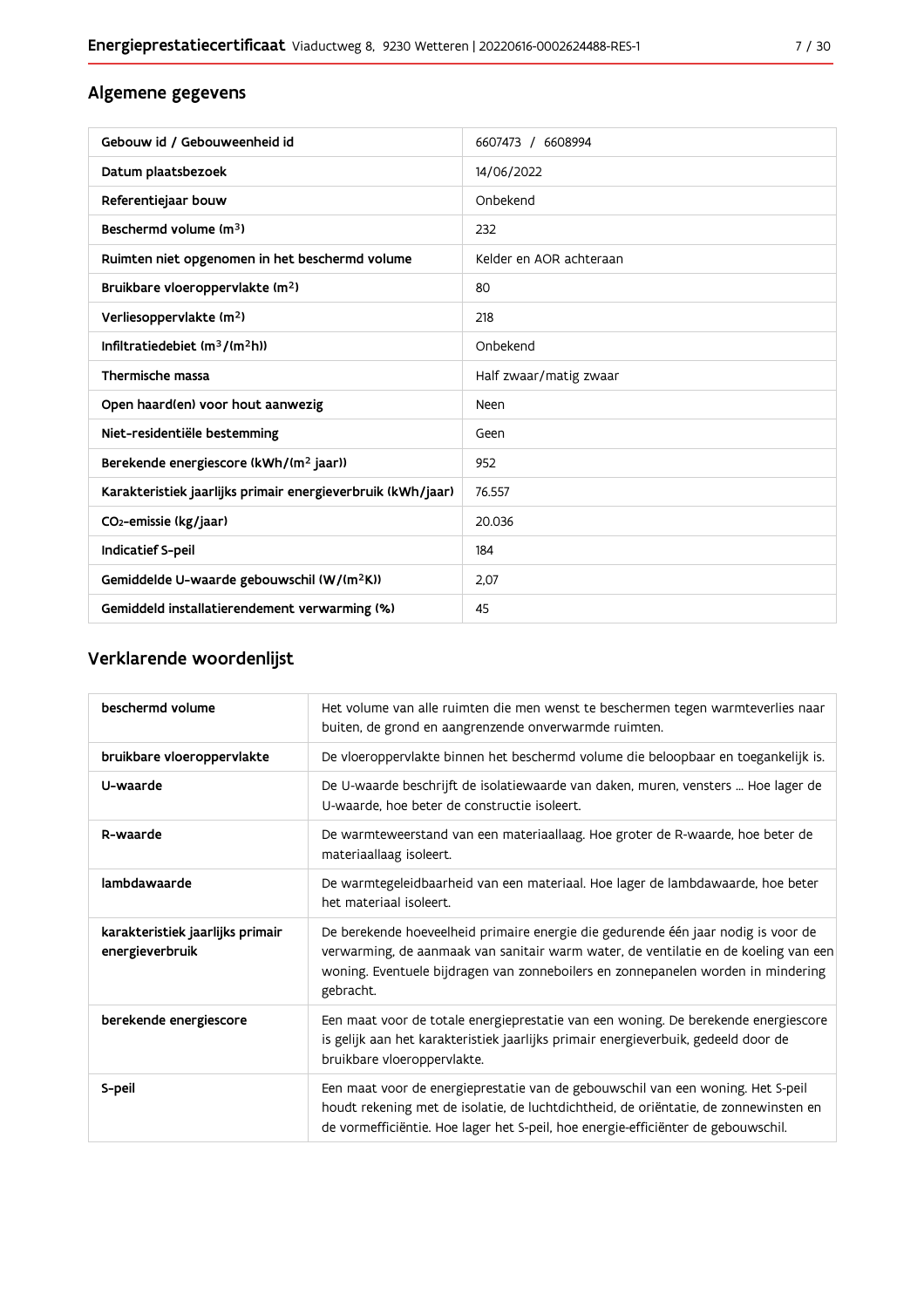## Daken

| Hellend dak<br>12.6 m <sup>2</sup> van het hellende dak is niet<br>geïsoleerd.                                                 | Plaats isolatie aan de binnenkant van het<br>hellende dak<br>of plaats isolatie aan de buitenzijde van<br>het hellende dak. | € 1500 <sup><math>#</math></sup><br>€ 8 000                            |
|--------------------------------------------------------------------------------------------------------------------------------|-----------------------------------------------------------------------------------------------------------------------------|------------------------------------------------------------------------|
| Plat dak<br>9,1 m <sup>2</sup> van het platte dak is vermoedelijk niet Plaats isolatie boven op het platte dak.<br>geïsoleerd. |                                                                                                                             | € 3 500 <sup><math>#</math></sup>                                      |
| Plafond<br>36 m <sup>2</sup> van het plafond is niet geïsoleerd.                                                               | Plaats isolatie in of onder het plafond<br>of plaats isolatie boven op het plafond.                                         | € 6 000 <sup><math>#</math></sup><br>€ 3 500 <sup><math>#</math></sup> |

Bij de renovatie van uw dak kunt u het best streven naar een U-waarde van maximaal 0,24 W/(m<sup>2</sup>K). Dat komt overeen met een isolatielaag van ongeveer 14 cm minerale wol of XPS ( $\lambda_a$  = 0,035 W/(m.K)) of 12 cm PUR ( $\lambda_a$  = 0,027 W/(m.K)). Als u de isolatie van uw platte of hellende dak tussen een houten dakstructuur plaatst, moet u de isolatiedikte verhogen tot minstens 22 cm minerale wol.

Hoogstwaarschijnlijk renoveert u uw dak(en) maar één keer grondig. Isoleer daarom meteen maximaal. De energiedoelstelling van 0,24 W/(m<sup>2</sup>K) vormt de basis, maar u kunt altijd streven naar beter.

## Denk vooruit!

- · Isoleert u eerst uw dak en dan uw muren? Verleng dan nu al de dakoversteken zodat de buitenmuurisolatie luchtdicht en zonder koudebrug op de dakisolatie kan aansluiten. Plaats ook de regenwaterafvoer zodanig dat er nog plaats genoeg is om buitenmuurisolatie te plaatsen.
- · Wordt het platte dak een stuk dikker door de isolatie? Hou er dan rekening mee dat u ook de dakgoten, brandmuurtjes, dakranden, gevels ... moet verhogen.
- · Bent u van plan een ventilatiesysteem, zonneboiler of zonnepanelen te plaatsen? Hou dan nu al rekening met de nodige leidingdoorvoeren of dakverstevigingen.
- · Denk bij de renovatie van uw dak aan functies die u later nog wilt toevoegen (bijvoorbeeld een zolderkamer wordt bureau) en zorg nu al voor voldoende daglicht door bijvoorbeeld dakvlakvensters te integreren in uw dak.

## Een plat dak isoleren

Bij de isolatie van een plat dak kunt u het best kiezen voor een warm dak. Als het platte dak nog in goede staat is, wordt boven op de bestaande dakconstructie een nieuwe laag met dampscherm, isolatie en dakbedekking aangebracht. Als het dak al geïsoleerd is, moet vooraf bekeken worden hoeveel isolatie u nog kunt bijplaatsen. Vraag daarvoor raad aan een specialist.

Een groendak is een mooie en tegelijk ecologische oplossing. Laat een specialist vooraf onderzoeken of u van het platte dak een groendak kunt maken.

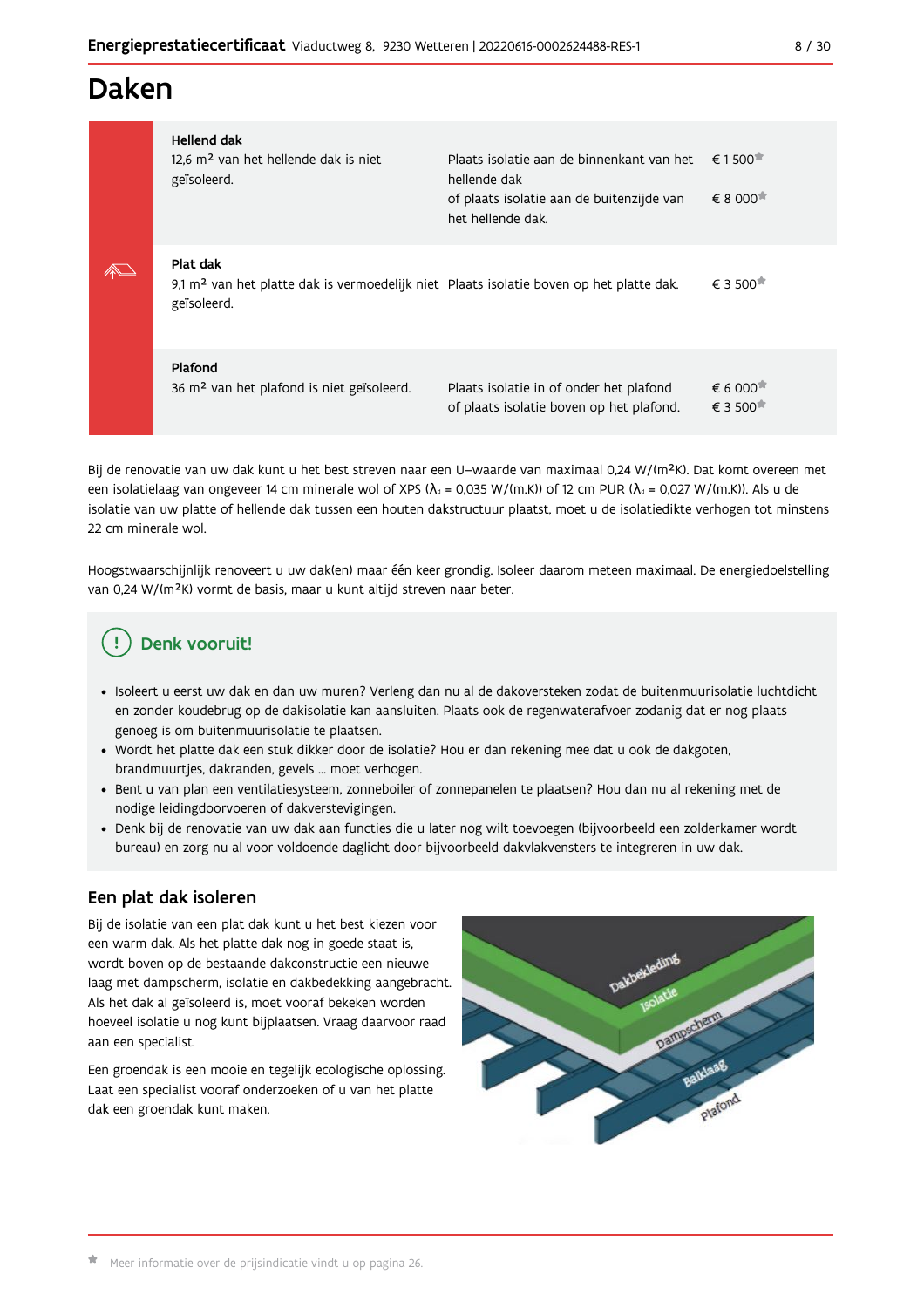## Een hellend dak isoleren

Een hellend dak kunt u aan de buiten- of binnenkant isoleren.

#### 1. Dak isoleren aan de buitenkant

De isolatie wordt boven op de draagconstructie geplaatst. Daarboven komen een onderdak en dakbedekking (pannen, leien ...).



1. Dampscherm | 2. Isolatie | 3. Onderdak | 4. Dakbekleding  $\Theta$ 

- · Isolatieplaten kunnen doorlopen, waardoor er geen risico is op koudebruggen bij de aansluiting met de muurisolatie.
- · Bestaande dakconstructie kan van binnenuit volledig zichtbaar blijven en binnenafwerking kan behouden worden.
- · U hebt de mogelijkheid om uw dak aan de buitenkant een nieuwe look te geven (met nieuwe dakbedekkingsmaterialen).

### $\odot$

- · Meestal moeilijker uitvoerbaar en duurder, omdat de dakbedekking, panlatten en tengellatten eerst verwijderd moeten worden.
- · Niet altijd mogelijk of wenselijk, bijvoorbeeld door de aansluiting op aanpalende daken, of omdat de dakvlakvensters dan in de hoogte moeten worden aangepast.

## Een plafond isoleren

Als de ruimte onder uw hellende dak onverwarmd blijft of ontoegankelijk is, kunt u beter het plafond isoleren. Zo bespaart u dubbel: op uw energiefactuur, maar ook op het isolatiemateriaal en de plaatsing. U kunt de isolatie boven op de vloerplaat plaatsen.

#### 2. Dak isoleren aan de binnenkant

De isolatie wordt tussen en onder de dakconstructie aan de binnenkant geplaatst. Daartegen komt een dampscherm en, indien gewenst, een binnenafwerking.



1. Onderdak | 2. Isolatie | 3. Dampscherm | 4. binnenafwerking

#### $\bigoplus$

- Als de dakconstructie in goede staat is en er een onderdak aanwezig is, is isolatie aan de binnenkant van het dak de goedkoopste oplossing.
- · U kunt de werken eventueel zelf uitvoeren volgens de regels van de kunst.
- · Uw dak krijgt een nieuwe look aan de binnenkant (bv. met gipsplaten en afwerking).

#### $\odot$

- · Er is extra aandacht nodig voor de overgang van de dakisolatie naar de muurisolatie.
- · Dit kan enkel uitgevoerd worden indien er een dampopen onderdak aanwezig is.
- · U verliest het originele uitzicht van de bestaande dakconstructie en er gaat vaak zolderruimte verloren.

Bij een vloeropbouw met houten elementen kunt u de isolatie tussen de balken aanbrengen. Als de zolder wordt gebruikt, moet u een loopvloer plaatsen. Isoleer goed rond het trapgat en voorzie in isolatie in het zolderluik.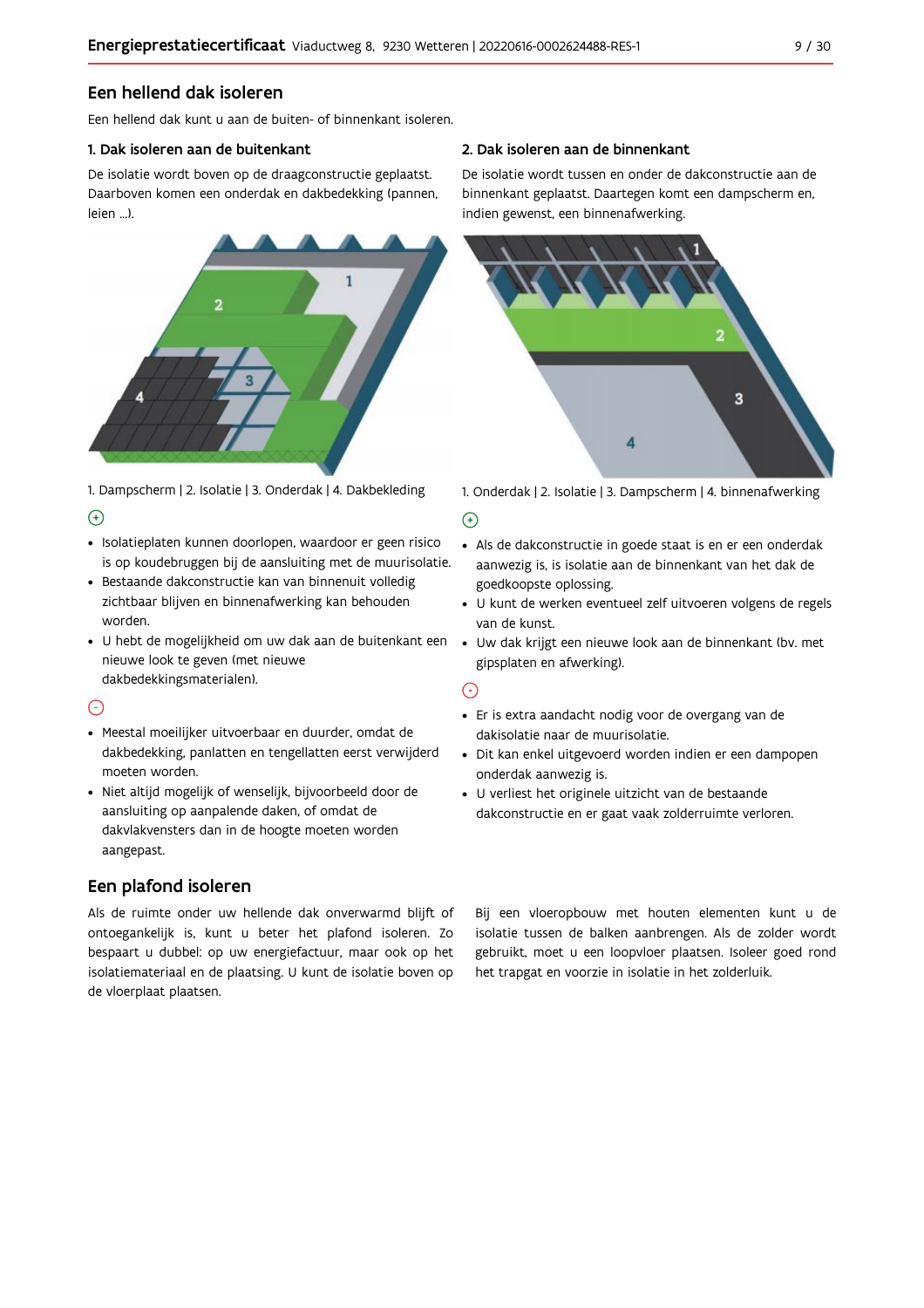#### Pas op! (!

- · Zorg steeds dat de isolatie wind- en luchtdicht geplaatst wordt. Anders gaat een groot deel van het isolatie-effect teniet.
- · Het extra gewicht op de bestaande constructie van het dak heeft mogelijk een impact op de draagkracht en stabiliteit van het dak, de gevels en de fundering.
- · Door het isoleren van het dak gaat de luchtdichtheid van uw woning er op vooruit en kan de luchtverversing niet meer gebeuren via spleten en kieren. Voorzie dus een ventilatiesysteem om uw woning te ventileren. Dat is niet enkel essentieel om vochtproblemen te vermijden, maar ook voor uw gezondheid en uw comfort.

Laat u bijstaan door een architect, aannemer of vakman voor deskundig advies en een goede uitvoering van de werken.

## Technische fiche daken

De energiedeskundige heeft de onderstaande gegevens ingevoerd. Bezorg die gegevens aan uw vakman.

|   | Beschrijving                     | Oriëntatie               | (m <sup>2</sup> )<br>Netto-oppervlakte | bekend<br>U-waarde<br>(W/(m <sup>2</sup> K)) | bekend<br>$\frac{w}{2}$ waarde<br>(m <sup>2</sup> K)<br>α | <b>Isolatie</b>   | renovatie<br>Ref jaar    | rde isolatie<br>$(m^2K/W)$<br>waarde<br>bekend<br>ά | Luchtlaag | Daktype | U waarde<br>$\begin{array}{ll} \text{Berekende} \\ (\textbf{W}/(\textbf{m}^2\textbf{K})) \end{array}$ |
|---|----------------------------------|--------------------------|----------------------------------------|----------------------------------------------|-----------------------------------------------------------|-------------------|--------------------------|-----------------------------------------------------|-----------|---------|-------------------------------------------------------------------------------------------------------|
|   | Hellend dak voor                 |                          |                                        |                                              |                                                           |                   |                          |                                                     |           |         |                                                                                                       |
|   | DV1                              | <b>NO</b>                | 9,7                                    | $\overline{\phantom{a}}$                     | ٠                                                         | isolatie afwezig  | $\overline{\phantom{a}}$ | 0,00                                                | aanwezig  | a       | 3,03                                                                                                  |
|   | Hellend dak achter               |                          |                                        |                                              |                                                           |                   |                          |                                                     |           |         |                                                                                                       |
| ٠ | DA1                              | ZW                       | 3                                      | -                                            |                                                           | isolatie afwezig  | $\overline{\phantom{a}}$ | 0,00                                                | aanwezig  | a       | 3,03                                                                                                  |
|   | Plat dak                         |                          |                                        |                                              |                                                           |                   |                          |                                                     |           |         |                                                                                                       |
| ● | PD1                              | $\overline{\phantom{a}}$ | 9,1                                    | $\overline{\phantom{a}}$                     | $\overline{\phantom{a}}$                                  | isolatie onbekend | ٠                        | $\overline{\phantom{0}}$                            | onbekend  | a       | 4,00                                                                                                  |
|   | Plafond onder onverwarmde ruimte |                          |                                        |                                              |                                                           |                   |                          |                                                     |           |         |                                                                                                       |
| ● | PF1                              | $\overline{\phantom{a}}$ | 36                                     | $\overline{\phantom{a}}$                     | $\overline{\phantom{a}}$                                  | isolatie afwezig  | $\overline{\phantom{a}}$ | 0,00                                                | afwezig   | a       | 2,86                                                                                                  |

#### Legende

a dak niet in riet of cellenbeton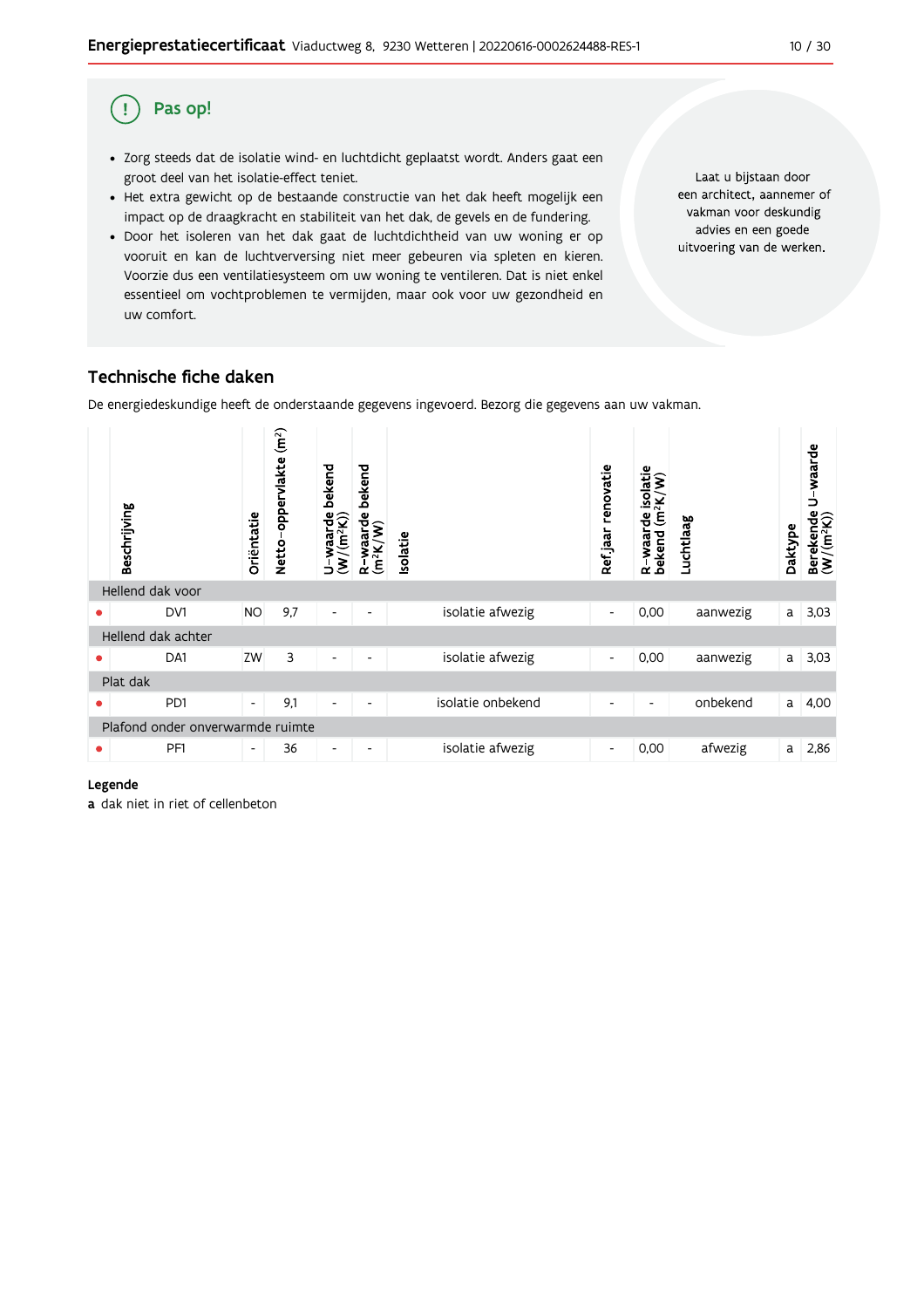## Vensters en deuren

|  | <b>Vensters</b><br>2.7 m <sup>2</sup> van de vensters heeft enkele<br>beglazing. Dat is niet energiezuinig. Ook de<br>raamprofielen zijn thermisch weinig<br>performant.                                                                                                     | Vervang de vensters door nieuwe vensters<br>met hoogrendementsbeglazing en<br>energieperformante raamprofielen. | € 3 000             |
|--|------------------------------------------------------------------------------------------------------------------------------------------------------------------------------------------------------------------------------------------------------------------------------|-----------------------------------------------------------------------------------------------------------------|---------------------|
|  | Dakvensters en koepels<br>0,6 m <sup>2</sup> van de dakvlakvensters of koepels<br>heeft dubbele beglazing. Dat is weinig<br>energiezuinig. Ook de profielen zijn<br>thermisch weinig performant.                                                                             | Plaats nieuwe dakvlakvensters of koepels<br>met hoogrendementsbeglazing en<br>energieperformante raamprofielen. | € 1500 <sup>★</sup> |
|  | <b>Vensters</b><br>4,6 m <sup>2</sup> van de vensters heeft<br>hoogrendementsbeglazing (geplaatst na<br>2000). Dat is redelijk energiezuinig. Zowel de<br>beglazing als de raamprofielen voldoen<br>echter nog niet aan de energiedoelstelling.                              | Als u de vensters of beglazing vervangt,<br>zorg dan dat deze voldoen aan de<br>energiedoelstelling.            |                     |
|  | Dakvensters en koepels<br>0,8 m <sup>2</sup> van de dakvlakvensters of koepels<br>heeft hoogrendementsbeglazing (geplaatst<br>na 2000) met een verbeterde<br>energieprestatie. Zowel de beglazing als de<br>profielen voldoen echter nog niet aan de<br>energiedoelstelling. | Als u de dakvlakvensters of koepels<br>vervangt, zorg dan dat deze voldoen aan<br>de energiedoelstelling.       |                     |
|  | Deuren en poorten<br>1,3 m <sup>2</sup> van de deuren of poorten is<br>energiezuinig, maar voldoet nog niet aan de<br>energiedoelstelling                                                                                                                                    | Overweeg bij een grondige renovatie om<br>de deuren of poorten te vervangen.                                    |                     |

De kwaliteit van zowel de beglazing als de profielen bepaalt de energieprestatie van uw vensters. Kies altijd voor dubbele hoogrendementsbeglazing of drievoudige beglazing met een U-waarde van maximaal 1,0 W/(m<sup>2</sup>K). Bij de renovatie van vensters kunt u het best streven naar een U-waarde van maximaal 1,5 W/(m<sup>2</sup>K) voor de vensters (glas + profielen). Naast de vensters in de gevel verdienen ook dakvlakvensters, koepels, lichtstraten, polycarbonaatplaten en glasbouwstenen de nodige aandacht.

Bij de vervanging van uw deuren, poorten of panelen kunt u het best streven naar een U-waarde van maximaal 2 W/(m<sup>2</sup>K). Kies daarom voor een deur of poort met sterk isolerende profielen en panelen. Als de deur glas bevat, kunt u het best kiezen voor dubbele hoogrendementsbeglazing of drievoudige beglazing met een U-waarde van maximaal 1,0 W/(m<sup>2</sup>K).

Hoogstwaarschijnlijk vervangt u uw buitenschrijnwerk maar één keer. Kies daarom meteen voor de meest energie-efficiënte oplossing.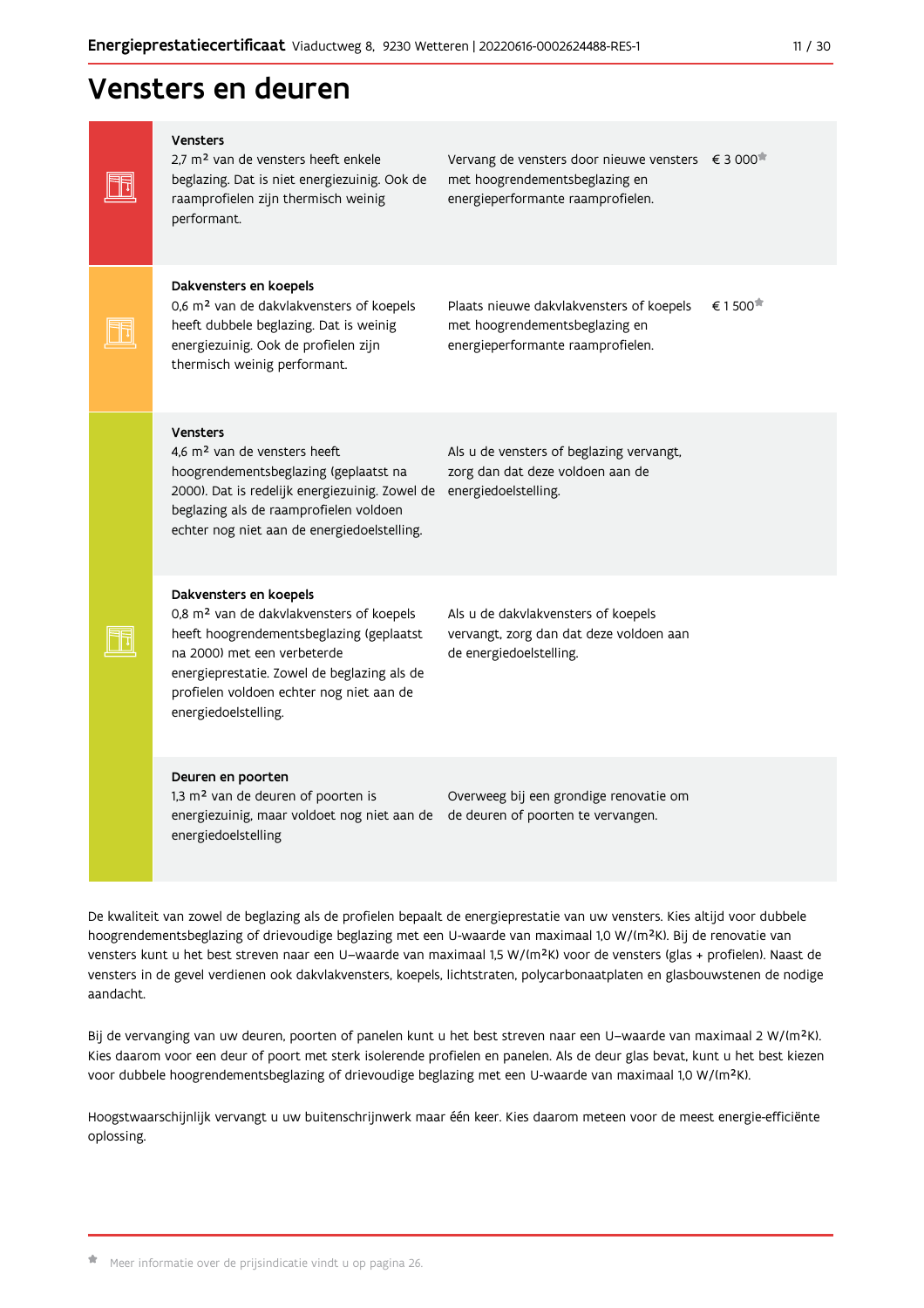## Denk vooruit!

- · Vervangt u eerst uw buitenschrijnwerk en isoleert u pas nadien uw gevels? Zorg er nu al voor dat de buitenmuurisolatie zonder koudebruggen op de profielen van uw vensters en deuren zal kunnen aansluiten. Zo vermijdt u condensatie en schimmelvorming in uw woning.
- Bent u van plan om ventilatie te plaatsen met natuurlijke toevoer, eventueel in combinatie met mechanische afvoer? Bouw dan nu al ventilatieroosters in de vensters in.
- · Bent u van plan geautomatiseerde buitenzonwering te plaatsen? Breng dan nu al de nodige bekabeling aan.

### Vensters vervangen

Het venster (glas + profielen) in zijn geheel vervangen is op energetisch vlak de beste oplossing. Als het om bepaalde redenen (esthetisch, bouwkundige regelgeving ...) niet mogelijk of gewenst is om het volledige venster te vervangen, vervang dan minstens het glas of plaats een dubbel raam of voorzetglas. Besteed altijd voldoende aandacht aan een luchtdichte plaatsing van het buitenschrijnwerk.

Beschikt u nog over oude rolluikkasten? Vervang ze door geïsoleerde luchtdichte kasten.

#### Deuren, poorten of panelen vervangen

Zorg ervoor dat deuren, poorten of panelen luchtdicht geplaatst worden. Een luchtdichte buitendeur is aan vier kanten uitgerust met een goede dichting. Aan de onderkant van de deur wordt daarvoor vaak gebruikgemaakt van een zogenaamde valdorpel. Dat is een automatisch tochtprofiel dat onzichtbaar in de onderkant van de deur is ingewerkt. Door een mechanisme gaat de valdorpel automatisch naar beneden als de deur dichtgaat en komt hij naar omhoog als de deur geopend wordt.

## Pas op!

· Dankzij de vervanging van het buitenschrijnwerk gaat de luchtdichtheid van uw woning er sterk op vooruit en kan de luchtverversing niet meer gebeuren via spleten en kieren. Voorzie dus een ventilatiesysteem om uw woning te ventileren. Dat is niet enkel essentieel om vochtproblemen te vermijden, maar ook voor uw gezondheid en uw comfort.

Laat u bijstaan door een architect, aannemer of vakman voor deskundig advies en een goede uitvoering van de werken.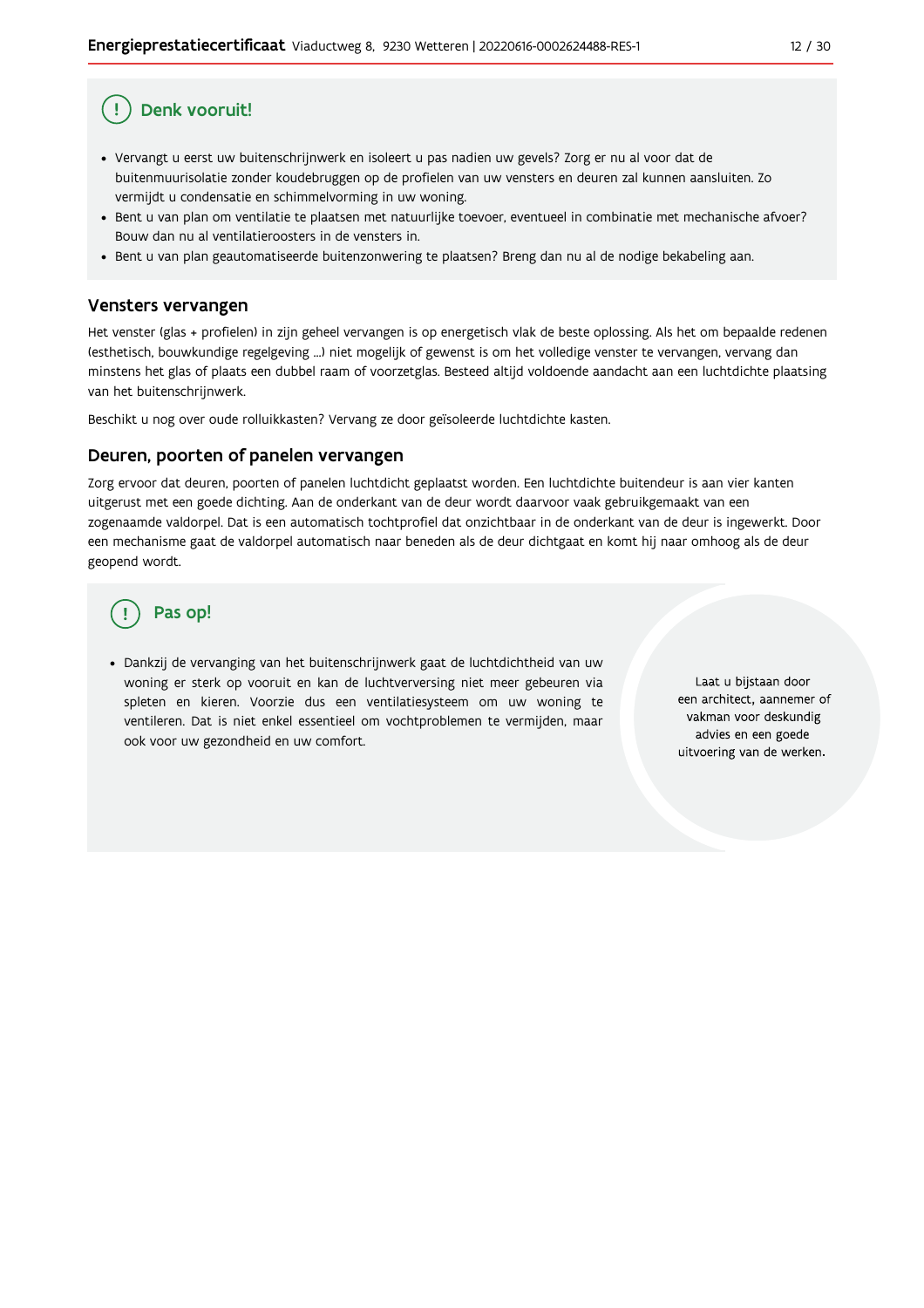### Technische fiche van de vensters

De energiedeskundige heeft de onderstaande gegevens ingevoerd. Bezorg die gegevens aan uw vakman.

|                                                                         | Beschrijving                   |              | Oriëntatie | Helling                        | Oppervlakte (m <sup>2</sup> ) | U-waarde bekend<br>(W/(m <sup>2</sup> K)) | <b>Beglazing</b>     | Buitenzonwering                             | Profiel              | Berekende U-waarde<br>(W/(m <sup>2</sup> K)) |
|-------------------------------------------------------------------------|--------------------------------|--------------|------------|--------------------------------|-------------------------------|-------------------------------------------|----------------------|---------------------------------------------|----------------------|----------------------------------------------|
|                                                                         | In voorgevel                   |              |            |                                |                               |                                           |                      |                                             |                      |                                              |
|                                                                         | VG1-GL1                        |              | NO.        | verticaal                      | 1,9                           | $\blacksquare$                            | HR-glas b            | $\frac{1}{2}$                               | hout                 | 1,97                                         |
|                                                                         | VG1-GL2                        |              |            | NO verticaal                   | 2,3                           | $\overline{a}$                            | enkel glas           |                                             | metaal niet<br>therm | 5,83                                         |
|                                                                         | In achtergevel                 |              |            |                                |                               |                                           |                      |                                             |                      |                                              |
|                                                                         | AG2-GL1                        |              |            | ZW verticaal                   | 0,4                           | $\qquad \qquad \blacksquare$              | enkel glas           | $\overline{\phantom{0}}$                    | geen                 | 3,80                                         |
|                                                                         | In rechtergevel                |              |            |                                |                               |                                           |                      |                                             |                      |                                              |
|                                                                         | RG1-GL2                        |              |            | NW verticaal                   | 0,8                           | $\overline{\phantom{a}}$                  | HR-glas b            | Ĭ.                                          | hout                 | 1,97                                         |
|                                                                         | RG1-GL1                        |              |            | NW verticaal                   | 1,9                           | $\frac{1}{2}$                             | HR-glas b            |                                             | hout                 | 1,97                                         |
|                                                                         | In hellend dak voor            |              |            |                                |                               |                                           |                      |                                             |                      |                                              |
|                                                                         | DV1-GL1                        |              | <b>NO</b>  | 45                             | 0,8                           | $\overline{a}$                            | HR-glas b            | $\overline{\phantom{0}}$                    | hout                 | 1,97                                         |
|                                                                         | In plat dak                    |              |            |                                |                               |                                           |                      |                                             |                      |                                              |
|                                                                         | PD1-GL1                        |              |            | - horizontaal 0,6              |                               | $\overline{a}$                            | dubbel glas ?        | $\overline{a}$                              | kunst 1?k            | 3,01                                         |
|                                                                         | Legende glastypes<br>HR-glas b |              |            | Hoogrendementsglas bouwjaar >= |                               |                                           | enkel glas           | Enkelvoudige beglazing                      |                      |                                              |
|                                                                         |                                | 2000         |            |                                |                               |                                           |                      |                                             |                      |                                              |
| dubbel glas ?<br>Gewone dubbele beglazing of<br>hoogrendementsbeglazing |                                |              |            |                                |                               |                                           |                      |                                             |                      |                                              |
|                                                                         | Legende profieltypes           |              |            |                                |                               |                                           |                      |                                             |                      |                                              |
| kunst 1?k<br>Kunststof profiel, 1 kamer of geen<br>informatie           |                                |              |            |                                | hout                          | Houten profiel                            |                      |                                             |                      |                                              |
| geen                                                                    |                                | Geen profiel |            |                                |                               |                                           | metaal niet<br>therm | Metalen profiel, niet thermisch onderbroken |                      |                                              |

### Technische fiche van de deuren, poorten en panelen

De energiedeskundige heeft de onderstaande gegevens ingevoerd. Bezorg die gegevens aan uw vakman.



**b** deur/paneel niet in metaal

Legende profieltypes

Houten profiel hout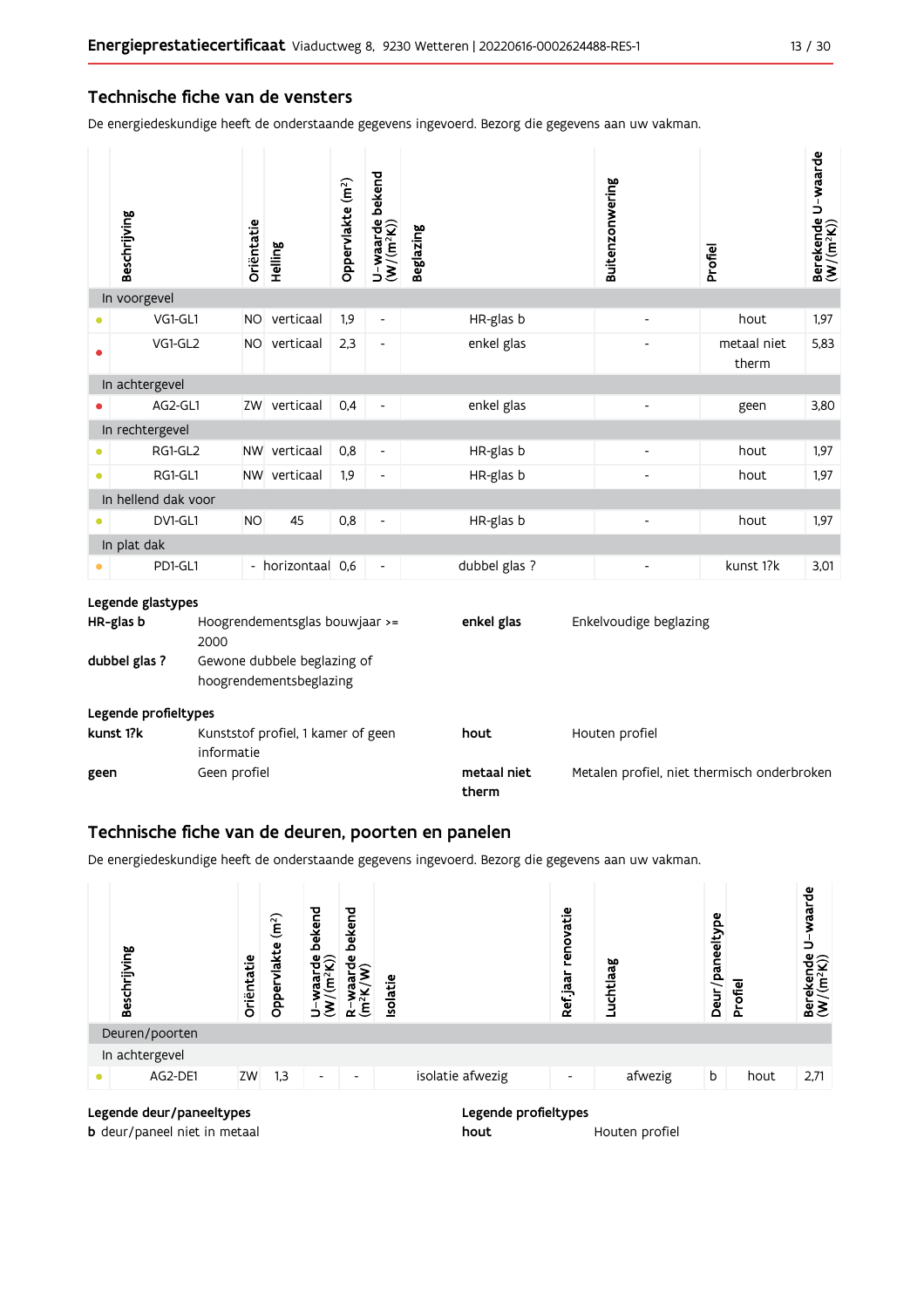## **Muren**



Muur 93 m<sup>2</sup> van de muren is niet geïsoleerd.

€ 18 500<sup>★</sup> Plaats isolatie aan de binnenkant van de muur of plaats isolatie aan de buitenkant van de € 25 500<sup>★</sup> muur.

Bij de isolatie van de muren kunt u het best streven naar een U-waarde van maximaal 0,24 W/(m<sup>2</sup>K). Dat komt overeen met een isolatielaag van ongeveer 14 cm minerale wol, EPS of XPS ( $\lambda_a$  = 0,035 W/(mK)) of 10 cm PUR of PIR ( $\lambda_a$  = 0,023 W/(mK)). Als u de isolatie tussen regelwerk plaatst, breng dan minstens 6 cm extra isolatie aan.

Hoogstwaarschijnlijk renoveert u uw muren maar één keer grondig. Isoleer daarom meteen maximaal. De energiedoelstelling van 0,24 W/(m<sup>2</sup>K) vormt de basis, maar u kunt altijd streven naar beter.

#### Pas op! Ţ

- · De warmteverliezen worden niet alleen beperkt door goed te isoleren, maar ook door luchtlekken te vermijden. Besteed voldoende aandacht aan het luchtdicht aansluiten van de muurisolatie op vensters en deuren, de vloer en het dak.
- · Door het isoleren van de muren gaat de luchtdichtheid van uw woning er op vooruit en kan de luchtverversing niet meer gebeuren via spleten en kieren. Voorzie dus een ventilatiesysteem om uw woning te ventileren. Dat is niet enkel essentieel om vochtproblemen te vermijden, maar ook voor uw gezondheid en uw comfort.

Laat u bijstaan door een architect, aannemer of vakman voor deskundig advies en een goede uitvoering van de werken.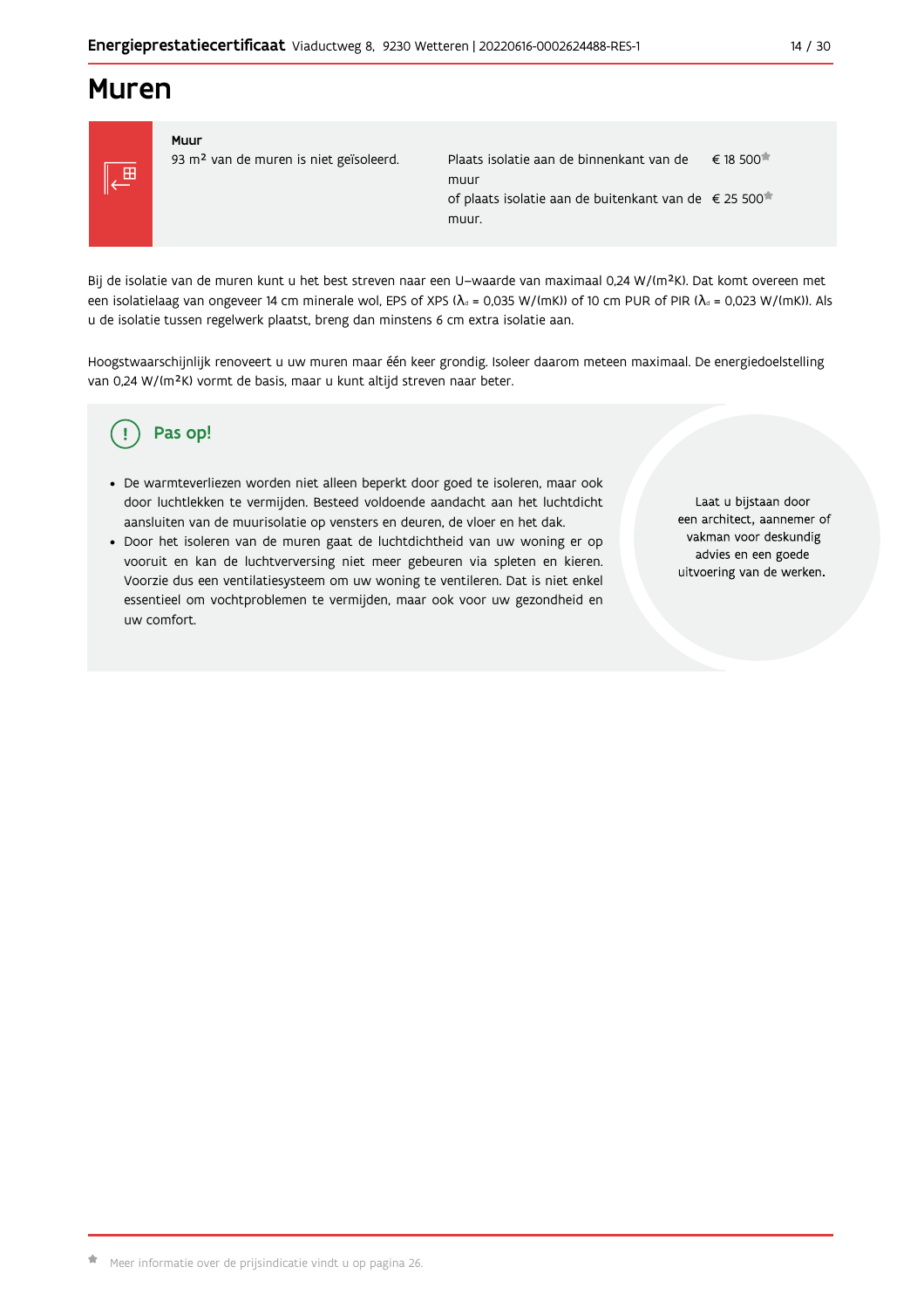## Methodes om buitenmuren te isoleren

Er bestaan een aantal methodes om muren te isoleren. U kunt die methodes combineren om de energiedoelstelling van 0,24 W/(m<sup>2</sup>K) te halen.

### Muren aan de buitenkant isoleren

Dat kan door een extra buitenmuur met een geïsoleerde spouw op te trekken of door isolatiemateriaal aan te brengen met daarop een bepleistering of een nieuwe gevelbekleding.



1. Buitenmuur | 2. Isolatie | 3. Vochtscherm | 4. Afwerkingslaag | 5. Stijl- en regelwerk (optioneel)

## $\bigoplus$

- Bouwfysisch veruit de beste oplossing.
- Koudebruggen worden weggewerkt.
- · Nieuw uitzicht van de woning.

## $\odot$

### • Vrij dure oplossing.

- · Niet toepasbaar bij beschermde of siergevels.
- Soms is een stedenbouwkundige vergunning vereist.

# Denk vooruit!

- · Nadien uw dak isoleren? Zorg nu al dat de dakisolatie zal kunnen aansluiten op de muurisolatie.
- · Vernieuw eerst vensters en deuren (indien nodig), zodat de buitenisolatie hierop kan aansluiten.
- Hou nu al rekening met later te plaatsen zonwering.

## Muren aan de binnenkant isoleren

Isolatieplaten kunnen rechtstreeks op de bestaande muur bevestigd worden of een structuur in hout of metaal kan opgevuld worden met isolatie ('voorzetwandsysteem'). Binnenisolatie is een delicaat werk. Vraag advies aan een vakman of laat het uitvoeren door een gecertificeerd aannemer



1. Buitengevel | 2. Isolatie | 3. Dampscherm | 4. Binnenafwerking | 5. Stijl- en regelwerk (optioneel)

### $\bigoplus$

- Relatief eenvoudig zelf uit te voeren.
- Geen invloed op het uitzicht van de woning.

## ⊝

- Bouwfysisch de meest delicate oplossing.
- · De binnenruimte verkleint en stopcontacten, leidingen en radiatoren moeten worden verplaatst.

## Denk vooruit!

- Vernieuw eerst vensters en deuren (indien nodig), zodat de binnenisolatie hierop kan aansluiten.
- · Breng eventueel wandverstevigingen aan om later kaders en kasten te kunnen ophangen.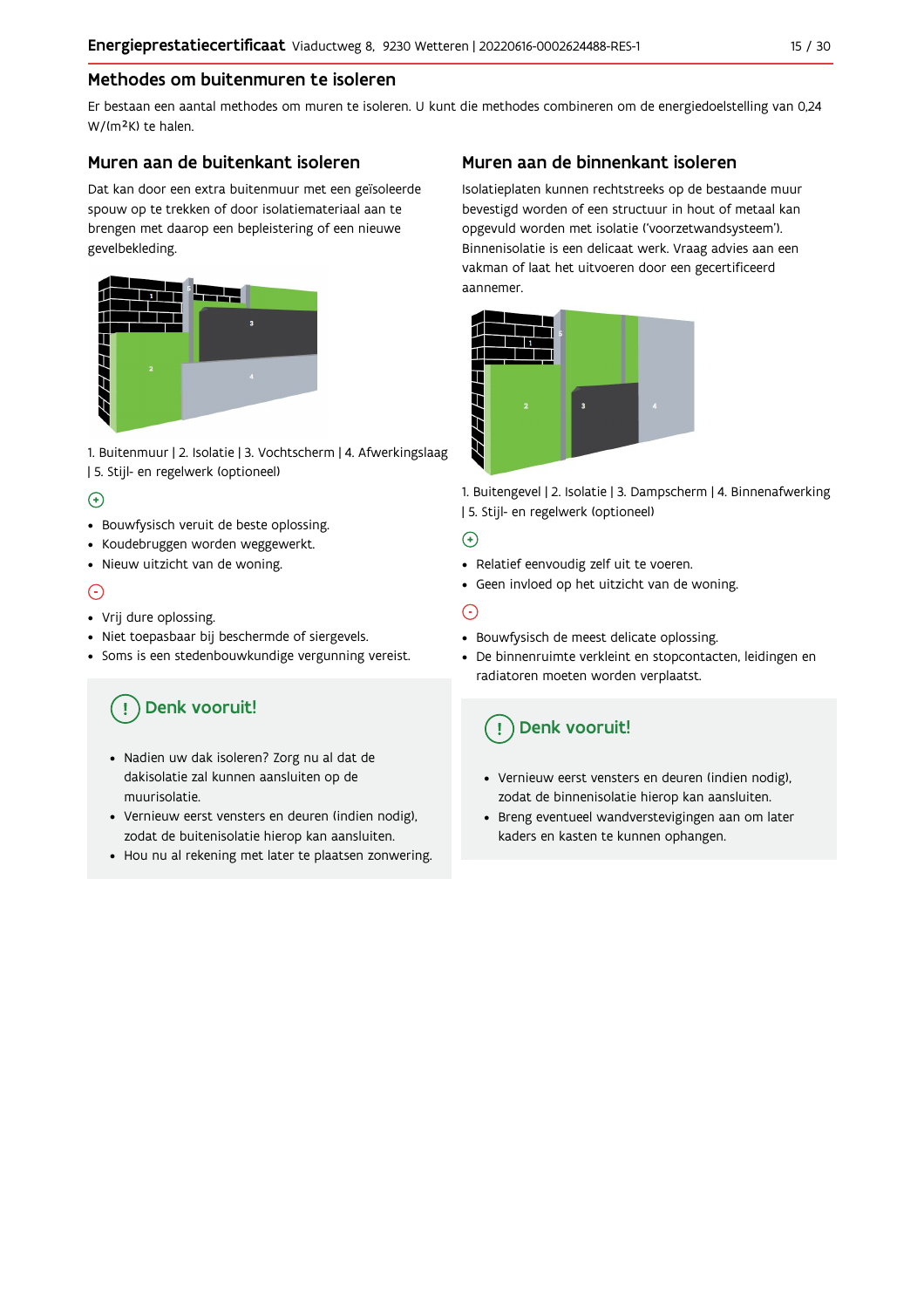### Technische fiche van de muren

De energiedeskundige heeft de onderstaande gegevens ingevoerd. Bezorg die gegevens aan uw vakman.

| Beschrijving                           | Oriëntatie | Netto-oppervlakte (m <sup>2</sup> ) | Diepte onder maaiveld (m) | U-waarde bekend (W/(m <sup>2</sup> K)) | R-waarde bekend (m <sup>2</sup> K/W) | solatie          | Ref.jaar renovatie       | Luchtlaag | Muurtype | Berekende U-waarde<br>(W/(m <sup>2</sup> K)) |
|----------------------------------------|------------|-------------------------------------|---------------------------|----------------------------------------|--------------------------------------|------------------|--------------------------|-----------|----------|----------------------------------------------|
| Buitenmuur                             |            |                                     |                           |                                        |                                      |                  |                          |           |          |                                              |
| Voorgevel<br>VG1                       | <b>NO</b>  | 15,1                                |                           |                                        |                                      | isolatie afwezig |                          | afwezig   | a        | 2,33                                         |
| Achtergevel                            |            |                                     |                           |                                        |                                      |                  |                          |           |          |                                              |
| AG1                                    | ZW         | 2,1                                 |                           |                                        |                                      | isolatie afwezig | $\overline{\phantom{0}}$ | afwezig   | a        | 2,33                                         |
| Rechtergevel                           |            |                                     |                           |                                        |                                      |                  |                          |           |          |                                              |
| RG1                                    | <b>NW</b>  | 36                                  |                           |                                        |                                      | isolatie afwezig | $\overline{\phantom{0}}$ | afwezig   | a        | 2,33                                         |
| Muur in contact met onverwarmde ruimte |            |                                     |                           |                                        |                                      |                  |                          |           |          |                                              |
| Achtergevel                            |            |                                     |                           |                                        |                                      |                  |                          |           |          |                                              |
| AG <sub>2</sub>                        | ZW         | 20                                  |                           |                                        |                                      | isolatie afwezig |                          | afwezig   | a        | 1,92                                         |
| Rechtergevel                           |            |                                     |                           |                                        |                                      |                  |                          |           |          |                                              |
| RG <sub>2</sub>                        | <b>NW</b>  | 13,7                                |                           |                                        |                                      | isolatie afwezig |                          | afwezig   | a        | 1,92                                         |
| Muur in contact met (kruip)kelder      |            |                                     |                           |                                        |                                      |                  |                          |           |          |                                              |
| Voorgevel                              |            |                                     |                           |                                        |                                      |                  |                          |           |          |                                              |
| VG <sub>2</sub>                        | <b>NO</b>  | 1,9                                 |                           |                                        |                                      | isolatie afwezig |                          | afwezig   | a        | 1,28                                         |
| Achtergevel                            |            |                                     |                           |                                        |                                      |                  |                          |           |          |                                              |
| AG3                                    | ZW         | 1,9                                 |                           |                                        |                                      | isolatie afwezig |                          | afwezig   | a        | 1,28                                         |
| Linkergevel                            |            |                                     |                           |                                        |                                      |                  |                          |           |          |                                              |
| LG2                                    | ZO         | 2,4                                 |                           |                                        |                                      | isolatie afwezig |                          | afwezig   | a        | 1,28                                         |
| Muur in contact met verwarmde ruimte   |            |                                     |                           |                                        |                                      |                  |                          |           |          |                                              |
| Linkergevel                            |            |                                     |                           |                                        |                                      |                  |                          |           |          |                                              |
| LG1                                    | ZO         | 50                                  |                           |                                        |                                      | isolatie afwezig | $\overline{\phantom{0}}$ | afwezig   | a        | 1,92                                         |

#### Legende

a muur niet in isolerende snelbouwsteen of cellenbeton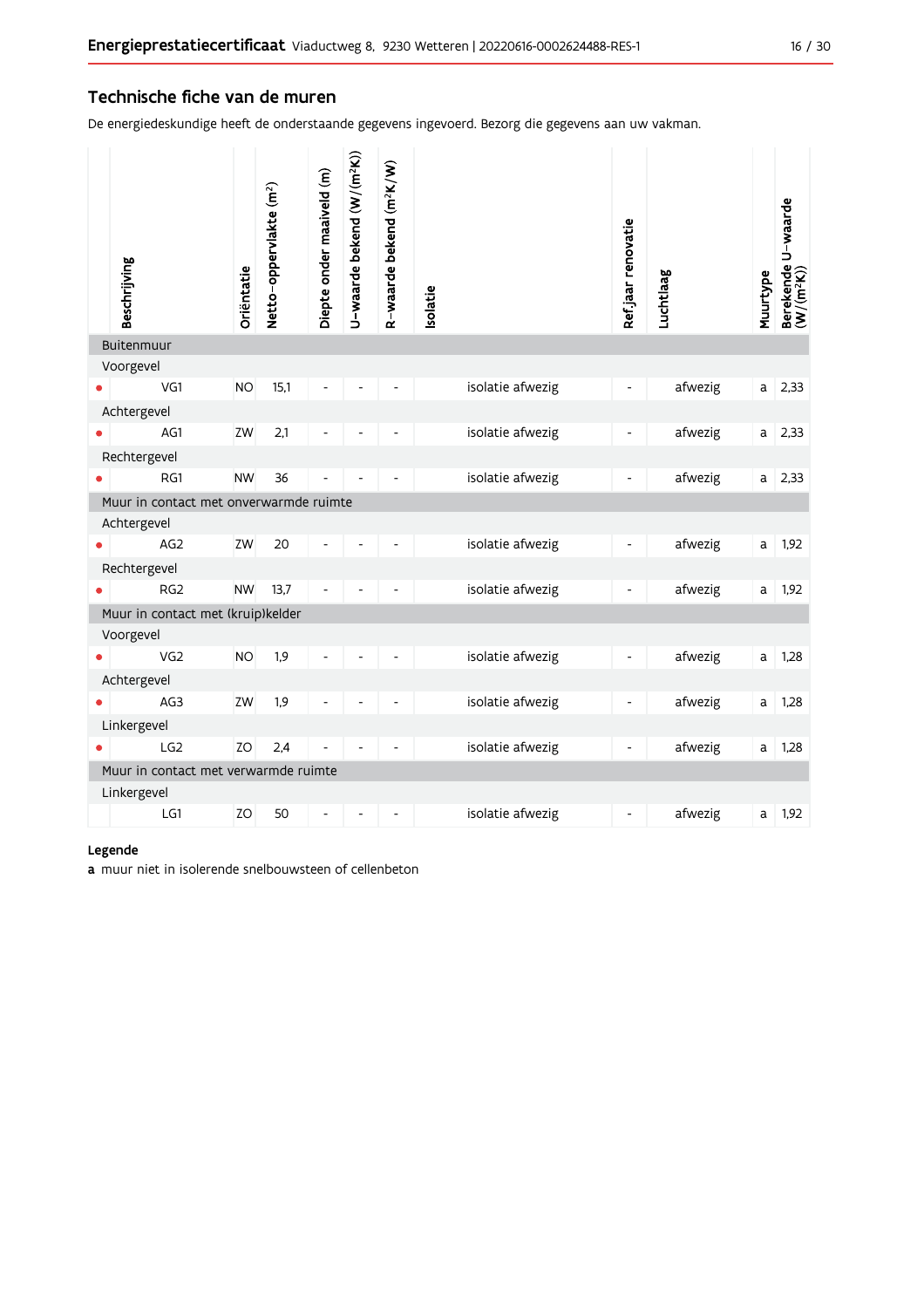## Vloeren

| $\underline{\downarrow}$ $\overline{\mathbb{H}}$ | Vloer boven kelder of buiten<br>6,3 m <sup>2</sup> van de vloer is vermoedelijk niet<br>geïsoleerd.       | Plaats isolatie.             | € 500    |
|--------------------------------------------------|-----------------------------------------------------------------------------------------------------------|------------------------------|----------|
| $\underline{\overline{\mathbb{L}}^{\boxplus}}$   | Vloer op volle grond<br>50 m <sup>2</sup> van de vloer op volle grond is<br>vermoedelijk niet geïsoleerd. | Plaats isolatie in de vloer. | € 12 000 |

Bij de isolatie van uw vloeren kunt u het best streven naar een U-waarde van maximaal 0,24 W/(m<sup>2</sup>K). Bij een vloer boven een kelder komt dat overeen met een isolatielaag van ongeveer 10 cm minerale wol ( $\lambda_d$  = 0,040 W/(mK)) of 7 cm gespoten PUR of PIR ( $\lambda_4$  = 0,030 W/(mK)). Omdat de warmteverliezen naar de grond beperkt zijn, hoeft de isolatielaag in vloeren op volle grond iets minder dik te zijn.

Hoogstwaarschijnlijk renoveert u uw vloer(en) maar één keer grondig. Isoleer daarom meteen maximaal. De energiedoelstelling van 0,24 W/(m<sup>2</sup>K) vormt de basis, maar u kunt altijd streven naar beter.

## Een vloer boven (kruip) kelder, onverwarmde ruimte of buitenomgeving isoleren

De isolatie wordt aan de onderkant van uw vloer aangebracht, op voorwaarde dat de kelder toegankelijk en minstens 50 cm hoog is. Keldermuren onderbreken de vloerisolatie en zorgen voor koudebruggen. Dat kunt u oplossen door de keldermuren ter plaatse van de aansluiting met de vloerisolatie ook met isolatie in te pakken. Hebt u een kruipkelder? Vraag dan steeds advies aan een specialist, want kruipkelders isoleren is niet eenvoudig en kan bouwfysisch delicaat zijn.

## Een vloer op volle grond isoleren

Om het niveau van uw vloer te kunnen behouden wordt de vloerbedekking, dekvloer en draagvloer afgebroken en wordt de nodige grond uitgegraven. Let daarbij wel op dat uw funderingen diep genoeg zitten. De isolatie wordt op een nieuwe betonplaat aangebracht en afgewerkt met een nieuwe dekvloer en nieuwe vloerbedekking.

Als het geen probleem is dat uw vloer verhoogt, dan is enkel de afbraak van de dekvloer en de vloerbedekking nodig. De isolatie wordt dan op de behouden draagvloer aangebracht en afgewerkt met een nieuwe dekvloer en vloerbedekking. Controleer hierbij altijd of de draagkracht van uw bestaande vloer voldoende groot is.

#### Denk vooruit! Ţ

· Isoleert u eerst uw vloeren en dan uw muren? Hou dan nu al rekening met de aansluiting van de muurisolatie die u later gaat plaatsen. Zo kunt u koudebruggen vermijden.

#### Ţ Denk vooruit!

- · Nadien uw muren isoleren? Zorg nu al dat de muurisolatie zal kunnen aansluiten op de vloerisolatie. Zo vermijdt u koudebruggen.
- Nadien uw installatie voor ruimteverwarming vervangen? Overweeg dan nu al om vloerverwarming te plaatsen.
- · Denk bij de renovatie van uw vloer al aan de installaties die u later wilt aanpassen. Plaats eventueel wachtbuizen voor technieken (bv. elektriciteitsleidingen) die u later nog wilt toevoegen.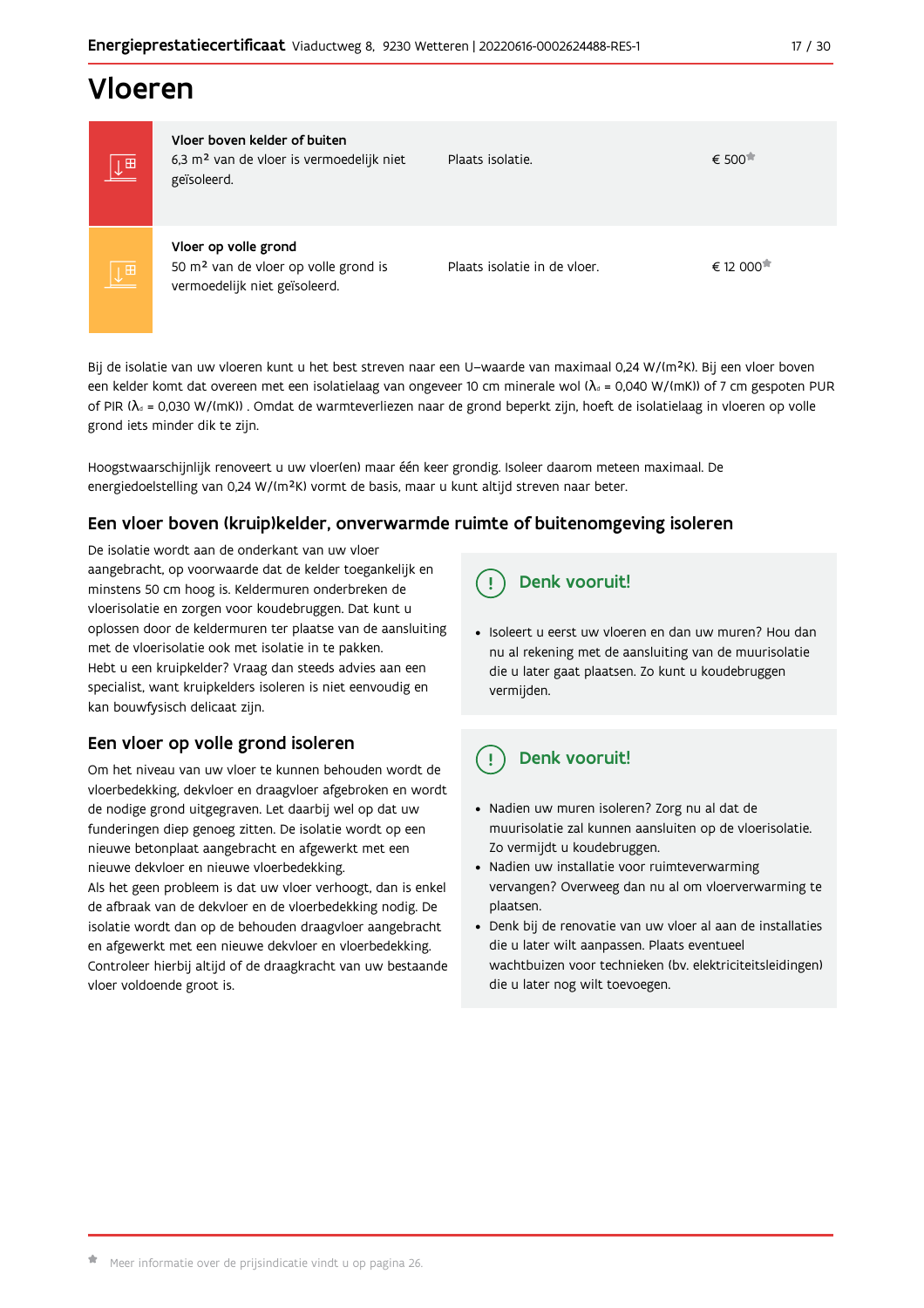

## Technische fiche van de vloeren

De energiedeskundige heeft de onderstaande gegevens ingevoerd. Bezorg die gegevens aan uw vakman.



#### Legende

a vloer niet in cellenbeton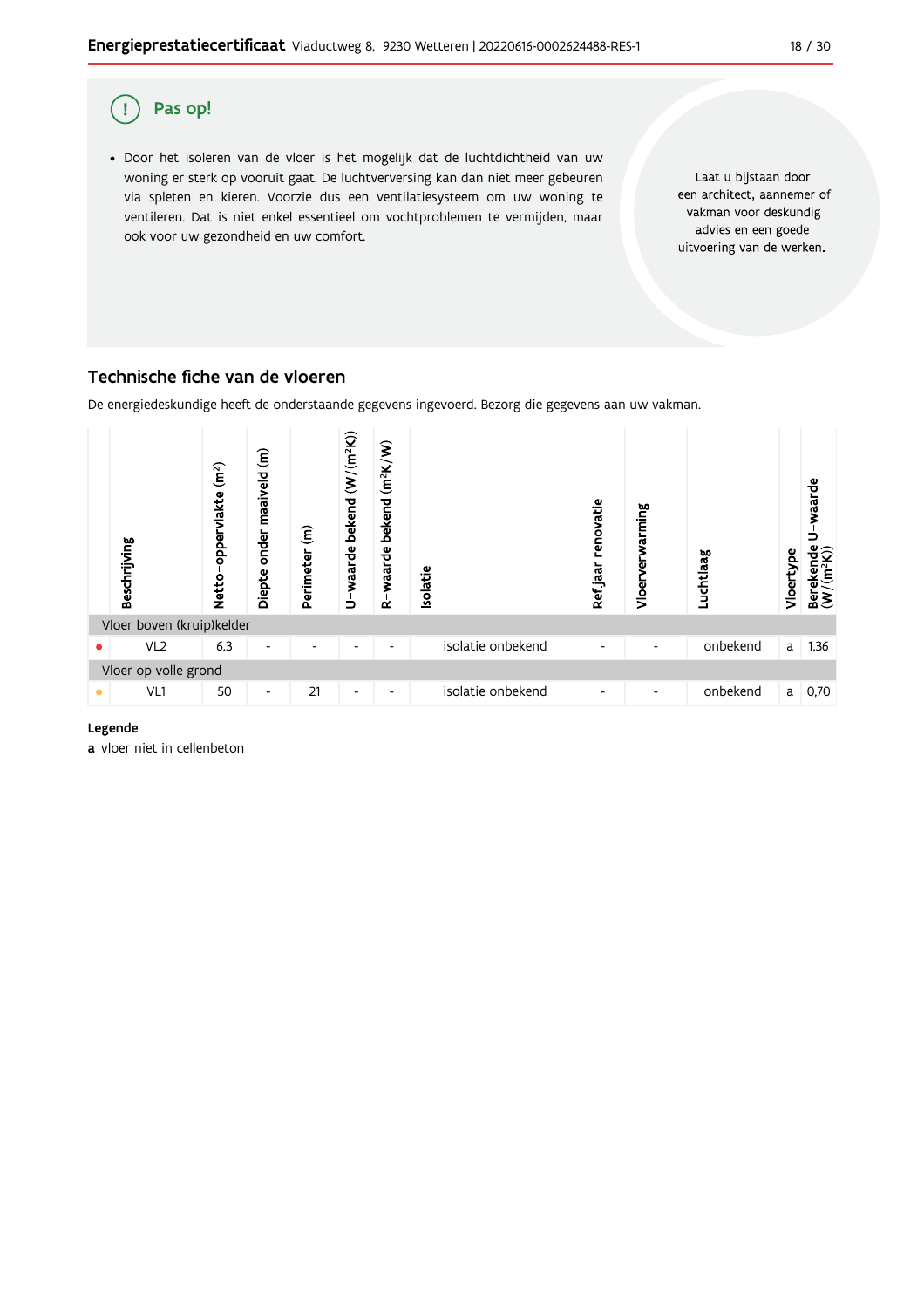## Ruimteverwarming

| Verwarming<br>100% van de woning wordt verwarmd met<br>een (accumulerende) kachel. | Vervang de kachel(s) door een lucht/water<br>of bodem/water warmtepomp<br>of een condenserende ketel. Plaats een<br>afgiftesysteem, bij voorkeur op lage<br>temperatuur.<br>Een condenserende ketel heeft een iets slechter rendement.<br>Gemiddeld gezien zal uw energiescore met een<br>condenserende ketel, na uitvoering van alle aanbevelingen,<br>een 20-tal kWh/(m <sup>2</sup> jaar) hoger liggen dan met een<br>warmtepomp. | $\epsilon$ 14 000<br>$/$ € 25 500 $^{\circ}$<br>$\epsilon$ 10 000 <sup><math>\pi</math></sup> |
|------------------------------------------------------------------------------------|--------------------------------------------------------------------------------------------------------------------------------------------------------------------------------------------------------------------------------------------------------------------------------------------------------------------------------------------------------------------------------------------------------------------------------------|-----------------------------------------------------------------------------------------------|

Bij de renovatie van uw verwarmingsinstallatie kunt u het best kiezen voor een energiezuinig systeem. Gebruik zo veel mogelijk hernieuwbare energiebronnen.

## Warmte opwekken op een energie-efficiënte manier

Bij uw renovatie kunt u het best kiezen voor een centraal toestel met een zo hoog mogelijk rendement en zo laag mogelijke werkingstemperatuur, zoals een warmtepomp of een condenserende ketel. Voorzie in een optimale centrale regeling, zoals een kamerthermostaat in combinatie met een buitenvoeler. Gebruik zo veel mogelijk hernieuwbare energiebronnen, zodat de zon, de lucht, de bodem of het water uw verwarmingsfactuur betalen. Andere opties zijn een warmtenet of een micro-warmte-krachtkoppeling.

## Warmtepomp



Als uw woning al goed geïsoleerd is en als u beschikt over oppervlakteverwarming of voldoende grote radiatoren, dan kunt u de plaatsing van een warmtepomp overwegen. Bij uw renovatie kunt u het best kiezen voor een systeem met een seizoensprestatiefactor (SPF) van 4 of hoger.

Een warmtepomp brengt warmte uit de omgeving (lucht, water of bodem) op voldoende hoge temperatuur. 65% à 80% van de energie die de warmtepomp levert, wordt gewonnen uit de omgeving. Zo verbruikt een warmtepompinstallatie minder energie en stoot ze minder CO<sub>2</sub> uit dan een klassiek verwarmingssysteem.

## Condenserende ketel

Condenserende ketels hebben een nominaal rendement van meer dan 100% omdat ze de warmte in de waterdamp van de afgevoerde rookgassen recupereren.

Minder positief is dat condenserende ketels vaak werken op gas of stookolie. Dat zijn fossiele brandstoffen waarvan u het gebruik het best zo veel mogelijk kunt beperken. Overweeg daarom de combinatie van een condenserende ketel met een zonneboilerinstallatie met zonnecollectoren of de koppeling van een condenserende ketel aan een warmtepomp (=hybride warmtepomp).

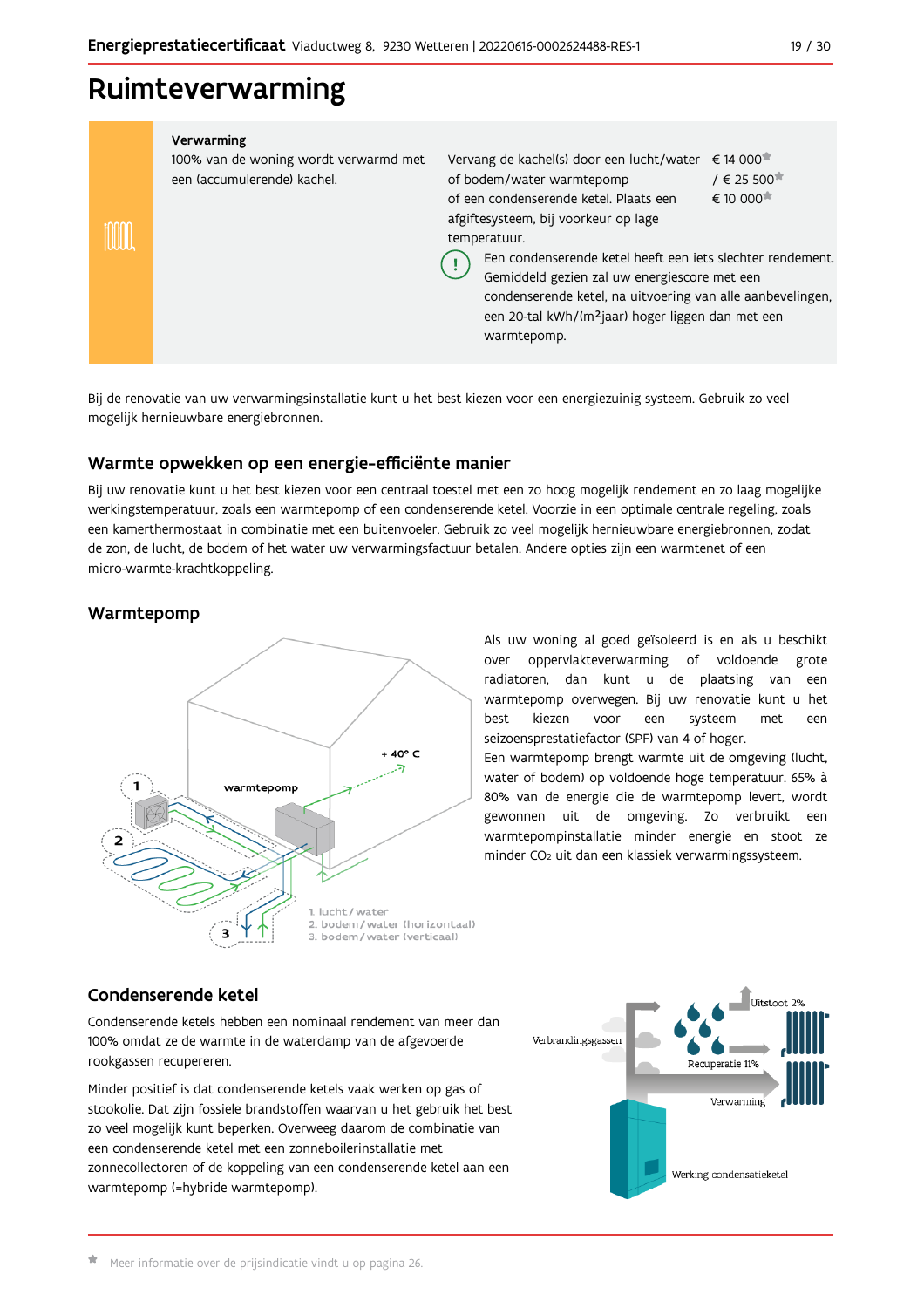### (Micro-)warmte-krachtkoppeling

Een (micro-)warmte-krachtkoppeling is een toestel dat tegelijk elektriciteit en warmte opwekt met één enkele (fossiele) brandstof. U kunt het best met een vakman bekijken of uw woning geschikt is voor dit soort toestel.

#### Warmtenet

Als in uw stad of gemeente al warmtenetten beschikbaar zijn of als er plannen zijn om ze in de toekomst aan te leggen, overweeg dan om op die warmtenetten aan te sluiten of om nu al de nodige aansluitingsmogelijkheden te voorzien.

## Denk vooruit!

- · Hou bij de keuze van uw verwarmingstoestel altijd rekening met de warmtevraag in de nog niet-verwarmde ruimtes.
- Vervangt u eerst uw verwarmingstoestel en gaat u dan pas isoleren? Kies in samenspraak met een vakman voor een toestel met een vermogen dat zoveel mogelijk is afgestemd op de toekomstige, en niet op de huidige, situatie. Indien het vermogen te groot is voor de gerenoveerde toestand, zal uw nieuw toestel na de renovatie aan een verminderd rendement werken.
- · Overweegt u een warmtepomp? Zorg dan eerst dat uw woning voldoende goed geïsoleerd is. Zo kan de warmtepomp op een lage temperatuur werken en werkt ze het meest efficiënt. Ook zijn er bij een bodemwarmtepomp dan minder grondboringen nodig, hetgeen de prijs kan drukken.

## Afgiftesysteem op lage temperatuur

Bij uw renovatie kunt u het best kiezen voor een afgiftesysteem met een zo laag mogelijke werkingstemperatuur. Er zijn twee gangbare systemen.

#### Radiatoren of convectoren op lage temperatuur

Radiatoren of convectoren op lage temperatuur zien er hetzelfde uit als de standaardvarianten, maar worden gevoed met water van maximaal 45 graden in plaats van 70 graden of meer.

#### $\bigoplus$

• Snel systeem waardoor uw woning snel opwarmt.

#### $\bigodot$

· Radiatoren op lage temperatuur zijn iets groter en nemen dus meer ruimte in.

#### Vloer- of wandverwarming

Bij vloer- of wandverwarming wordt water van 30 tot 40 graden door leidingen in uw vloer of wand gestuwd om het op te warmen.

#### $\bigoplus$

· Hoog comfortgevoel omdat de warmte gelijkmatig over de hele ruimte wordt verspreid en de gevoelstemperatuur hoger ligt dan de luchttemperatuur.

#### ∈

• Traag systeem waardoor uw woning maar geleidelijk aan opwarmt.

## Denk vooruit!

- · Overweegt u op lage temperatuur te verwarmen, controleer dan eerst of uw centrale verwarmingstoestel daarvoor geschikt is.
- · Bent u van plan om vloerverwarming te plaatsen, plaats dan eerst voldoende isolatie in de vloer. Hou er rekening mee dat u achteraf geen isolatie meer kunt bijplaatsen boven op de vloer.
- · Bent u van plan om wandverwarming te plaatsen, plaats dan eerst voldoende isolatie in de muur. Hou er rekening mee dat u achteraf geen isolatie meer kunt bijplaatsen aan de binnenkant.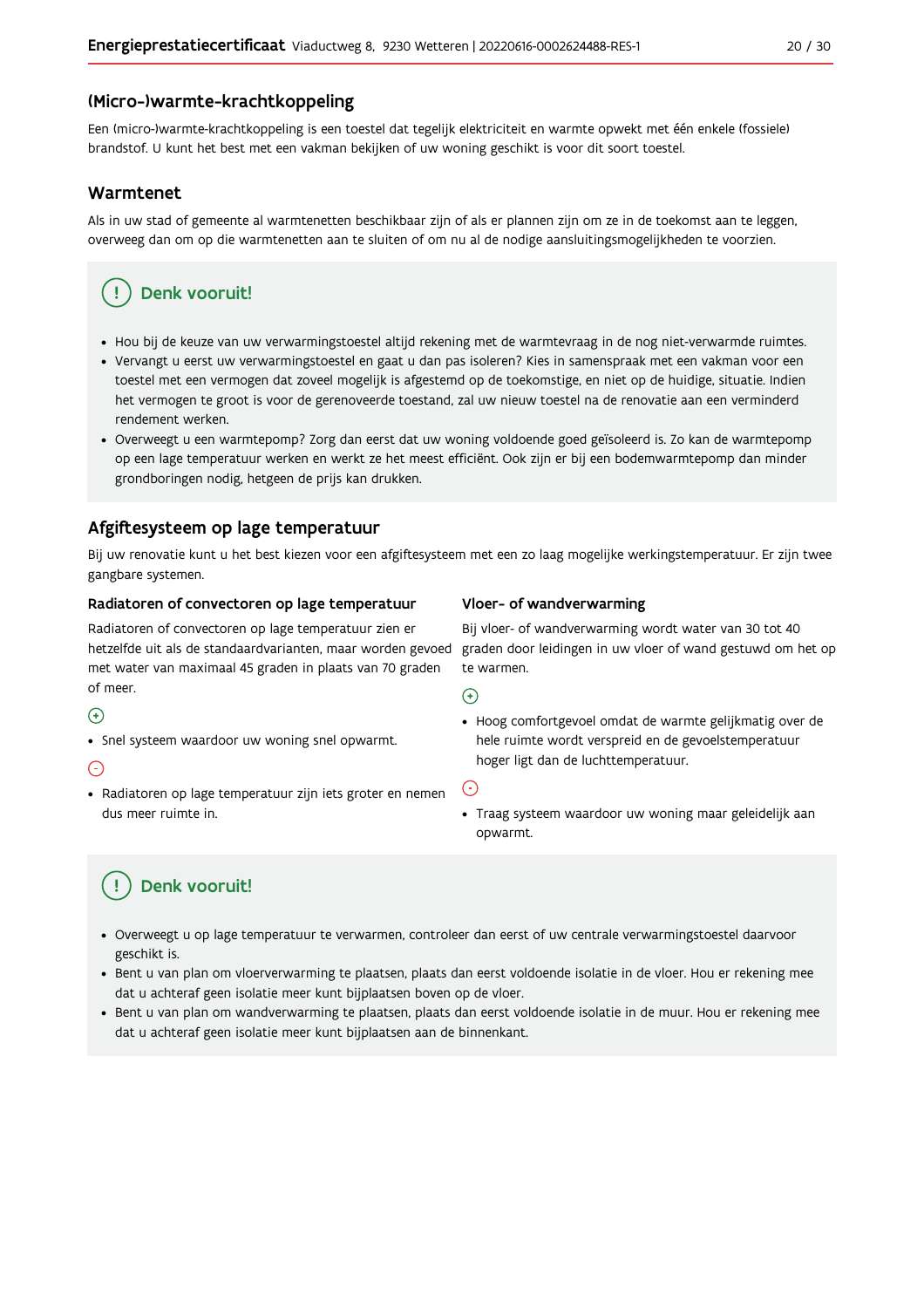#### Pas op!  $\left( \begin{array}{c} 1 \end{array} \right)$

- · Kiest u voor gefaseerd renoveren? Na bepaalde renovatiemaatregelen zult u minder hoeven te verwarmen. Hou er nu al rekening mee als u een verwarmingsoplossing kiest.
- . Let op dat u de kamerthermostaat niet plaatst tegen een buitengevel, naast een verwarmingselement of op een plaats waar veel tocht is. De regeling van uw verwarming werkt dan niet goed.

Laat u bijstaan door een architect, aannemer of vakman voor deskundig advies en een goede uitvoering van de werken.

## Technische fiche van de ruimteverwarming

De energiedeskundige heeft de onderstaande gegevens ingevoerd. Bezorg die gegevens aan uw vakman.

## Installaties met één opwekker

|                                      | RV1                      | RV <sub>2</sub>              |  |
|--------------------------------------|--------------------------|------------------------------|--|
|                                      | $\odot$                  | $\odot$                      |  |
| Omschrijving                         | $\overline{a}$           | $\overline{a}$               |  |
| Type verwarming                      | decentraal               | decentraal                   |  |
| Aandeel in volume (%)                | 50%                      | 50%                          |  |
| Installatierendement (%)             | 45%                      | 45%                          |  |
| Aantal opwekkers                     | $\mathbf{1}$             | 1                            |  |
| Opwekking                            |                          |                              |  |
|                                      | $\blacksquare$           | $\blacksquare$               |  |
| Type opwekker                        | $\overline{a}$           | $\overline{a}$               |  |
| Energiedrager                        | stookolie                | stookolie                    |  |
| Soort opwekker(s)                    | $\overline{a}$           | $\overline{a}$               |  |
| Bron/afgiftemedium                   | $\overline{\phantom{a}}$ | $\overline{\phantom{a}}$     |  |
| Vermogen (kW)                        | $\overline{\phantom{a}}$ | $\qquad \qquad \blacksquare$ |  |
| Elektrisch vermogen WKK              | ٠                        | $\overline{a}$               |  |
| (kW)                                 |                          |                              |  |
| Aantal (woon)eenheden                | $\overline{\phantom{a}}$ | $\overline{\phantom{a}}$     |  |
| Rendement                            | $\blacksquare$           | $\blacksquare$               |  |
| Referentiejaar fabricage             | $\overline{a}$           | $\overline{\phantom{a}}$     |  |
| Labels                               | $\overline{\phantom{0}}$ | ٠                            |  |
| Locatie                              | $\overline{a}$           | ÷,                           |  |
| Distributie                          |                          |                              |  |
| <b>Externe stookplaats</b>           | $\blacksquare$           | $\blacksquare$               |  |
| Ongeïsoleerde leidingen (m)          | $\overline{\phantom{a}}$ | ٠                            |  |
| Ongeïsoleerde combilus (m)           | ٠                        | ٠                            |  |
| Aantal (woon)eenheden op<br>combilus | ٠                        | L.                           |  |
| Afgifte & regeling                   |                          |                              |  |
| Type afgifte                         | ٠                        | ٠                            |  |
| Regeling                             | ٠                        |                              |  |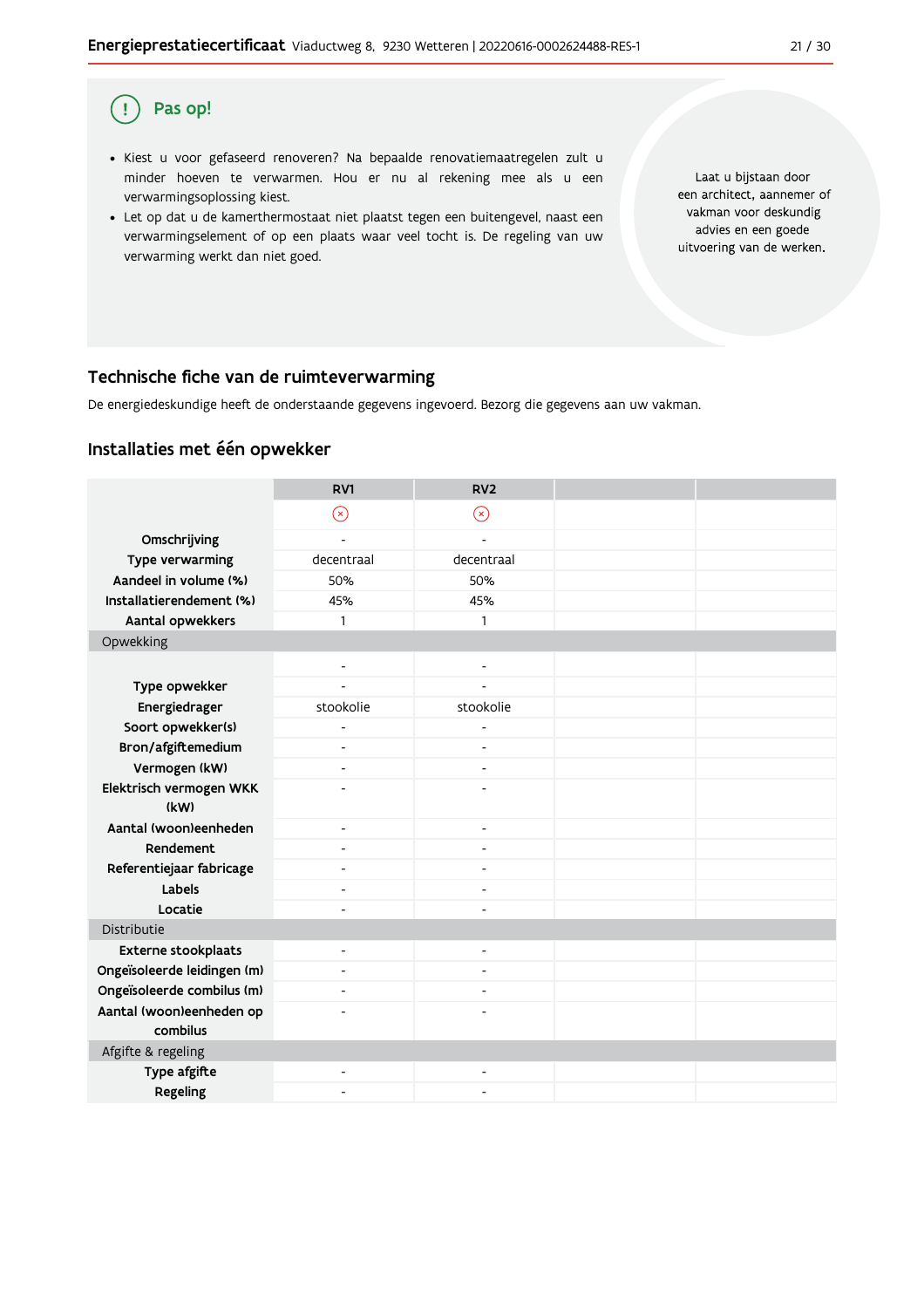## Installaties voor zonne-energie



#### Zonneboiler

Er is geen zonneboiler aanwezig.

Volgens de zonnekaart is het dak geschikt € 5 000 voor 4,8 m<sup>2</sup> zonnecollectoren. Overweeg de plaatsing van een zonneboiler.

Zonnepanelen Er zijn geen zonnepanelen aanwezig.

Volgens de zonnekaart is het dak geschikt  $\epsilon$  5 000<sup> $\star$ </sup> voor 18,3 m<sup>2</sup> zonnepanelen. Overweeg de plaatsing van zonnepanelen.

De voorgestelde aanbevelingen zijn gebaseerd op de informatie uit de zonnekaart. De zonnekaart berekent automatisch het zonnepotentieel voor uw woning en geeft een indicatie van het aantal zonnepanelen én zonnecollectoren dat u op uw dak zou kunnen plaatsen.

De zonnekaart gaat uit van het elektriciteits- en watergebruik van een standaardgezin. Hou er bij de bepaling van de grootte van de te plaatsen installatie rekening mee dat uw eigen elektriciteits- en watergebruik daarvan kan afwijken.

Als er nog geen installaties op zonne-energie aanwezig zijn, geven de aanbevelingen steeds beide opties weer. Hoewel het op energetisch vlak het best is om beide installaties te plaatsen, zal dat door plaatsgebrek op uw dak in de praktijk echter niet altijd mogelijk zijn.

Voor meer informatie over de berekening van het zonnepotentieel kunt u terecht op de zonnekaart via www.energiesparen.be/zonnekaart.

### Zonnepanelen

Zonnepanelen (ook wel fotovoltaïsche panelen of PV-panelen genoemd) zetten de energie van de zon om in elektriciteit.

Bij de bepaling van het aantal te plaatsen zonnepanelen kunt u ervoor kiezen om alleen uw eigen elektriciteitsverbruik te dekken of om meteen het volledige beschikbare dakoppervlak te benutten.

Om de zonnepanelen optimaal te laten renderen, plaatst u ze tussen oostelijke en westelijke richting onder een hoek van 20° tot 60°.

## Zonneboiler

Zonnecollectoren zetten de energie van de zon om in warmte. Een zonneboilerinstallatie bestaat uit zonnecollectoren op het dak en een opslagvat voor warm water. Een zonneboiler verwarmt een deel van het sanitair warm water met gratis zonnewarmte. Als de installatie voldoende groot is, kan ze ook in een deel van uw behoefte voor ruimteverwarming voorzien. Hou er wel rekening mee dat een zonnecollector het hoogste rendement behaalt in de zomer. Het rendement in de winter ligt beduidend lager.

Om de zonnecollectoren optimaal te laten renderen, plaatst u ze tussen oostelijke en westelijke richting onder een hoek van 20° tot 60°.



1. Zonnepaneel | 2. Omvormer | 3. Elektrische toestellen



1. Zonnecollector | 2. Opslagvat zonneboiler | 3. Sanitair warm water | 4. Afgifte-element voor ruimteverwarming (optioneel)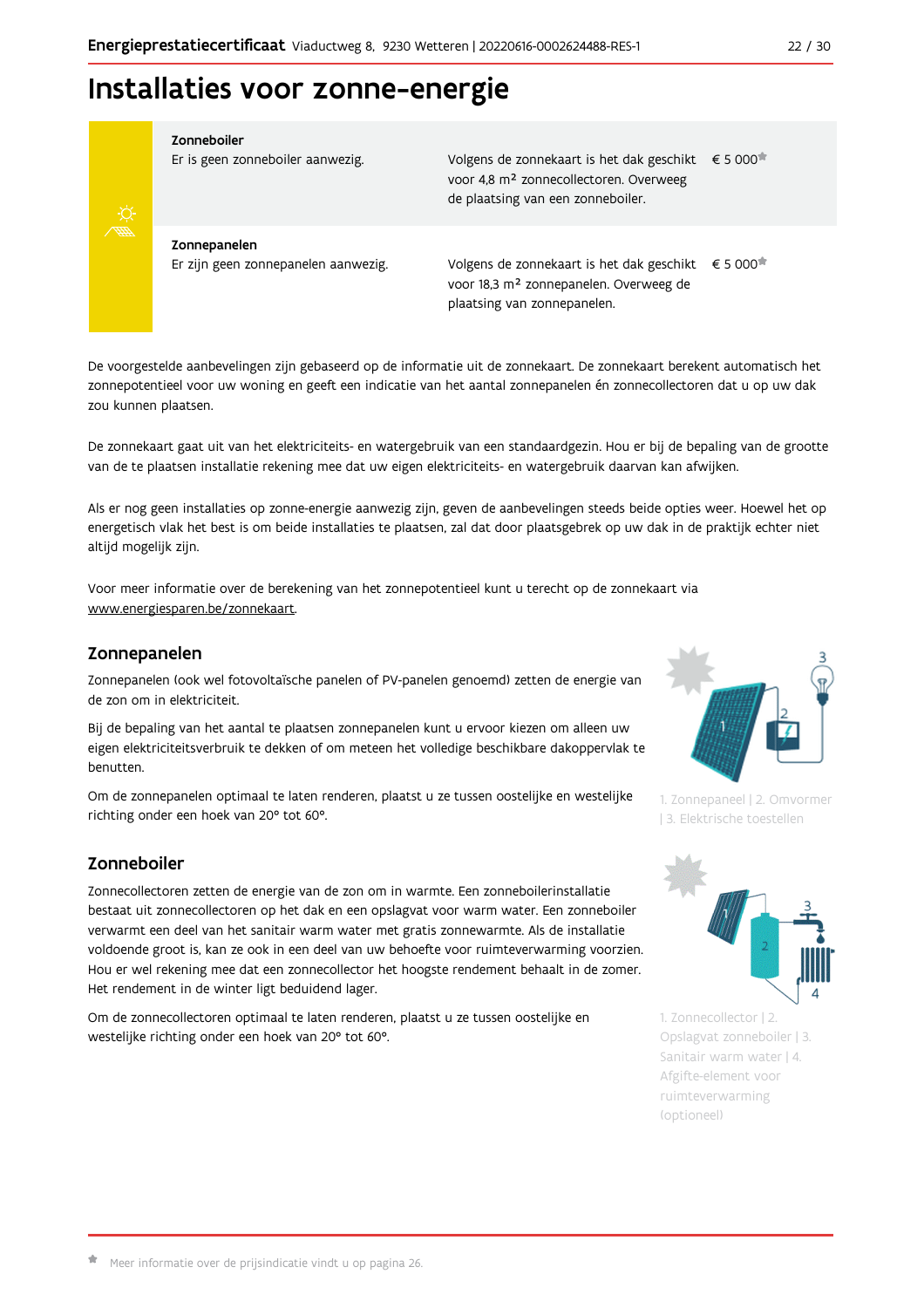#### Ţ Denk vooruit!

- · Zorg ervoor dat het dak waarop u de zonnepanelen of zonnecollectoren plaatst, goed is geïsoleerd. Als de installaties geplaatst zijn, kunt u het dak alleen nog aan de onderkant isoleren.
- · De groenste én de goedkoopste stroom is de stroom die u niet verbruikt. Probeer daarom eerst overbodig elektriciteitsverbruik te vermijden door bijvoorbeeld het sluimerverbruik te verminderen.
- · Beperk ook het gebruik van sanitair warm water door gebruik te maken van een spaardouchekop, een debietbegrenzer of een douchewarmtewisselaar.

#### Pas op! (၂

- · Schaduw van gebouwen, bomen en schoorstenen vermindert de opbrengst van zonnepanelen en zonnecollectoren.
- Informeer bij uw gemeentebestuur of u een bouwvergunning moet aanvragen voor de plaatsing van zonnepanelen of zonnecollectoren.

Laat u bijstaan door een architect, aannemer of vakman voor deskundig advies en een goede uitvoering van de werken.

### Technische fiche van de installaties op zonne-energie

Geen installaties op zonne-energie aanwezig.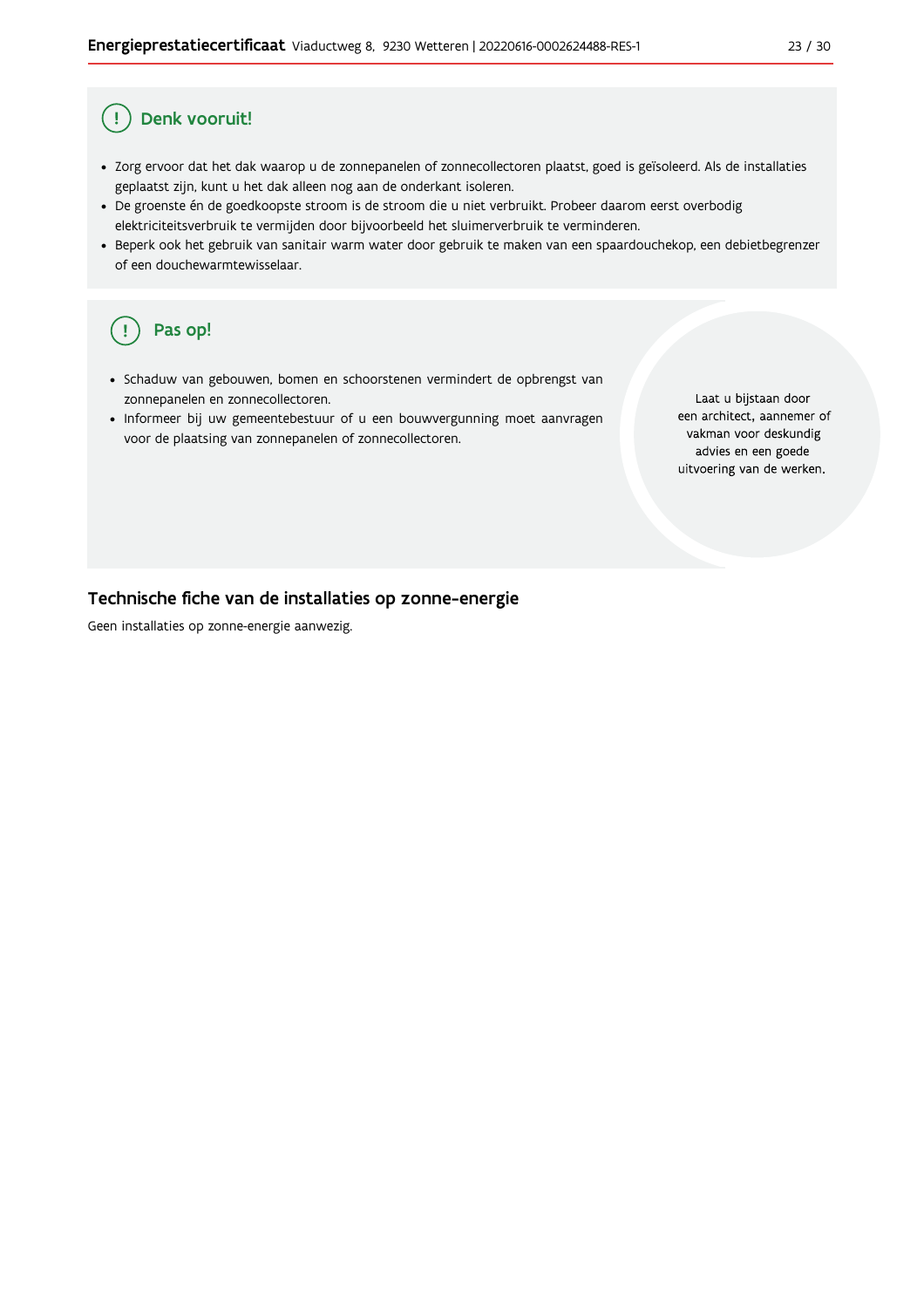# Overige installaties

### Sanitair warm water



Uw woning beschikt niet over een zonneboiler. Overweeg de plaatsing van een zonneboiler of warmtepompboiler. Daarmee kunt u energie besparen.

|                                    | SWW1                     |  |  |
|------------------------------------|--------------------------|--|--|
| <b>Bestemming</b>                  | keuken en badkamer       |  |  |
| Opwekking                          |                          |  |  |
| Soort                              | individueel              |  |  |
| Gekoppeld aan ruimteverwarming     | neen                     |  |  |
| Energiedrager                      | gas                      |  |  |
| Type toestel                       | ketel                    |  |  |
| Referentiejaar fabricage           | $\overline{\phantom{a}}$ |  |  |
| Energielabel                       | $\blacksquare$           |  |  |
| Opslag                             |                          |  |  |
| Aantal voorraadvaten               | $\mathsf{O}$             |  |  |
| Aantal (woon)eenheden              |                          |  |  |
| Volume (I)                         | $\blacksquare$           |  |  |
| Omtrek (m)                         | $\overline{\phantom{0}}$ |  |  |
| Hoogte (m)                         |                          |  |  |
| Isolatie                           | $\overline{\phantom{a}}$ |  |  |
| Label                              | $\overline{\phantom{a}}$ |  |  |
| Opwekker en voorraadvat één geheel | $\overline{\phantom{0}}$ |  |  |
| Distributie                        |                          |  |  |
| Type leidingen                     | gewone leidingen         |  |  |
| Lengte leidingen (m)               | > 5m                     |  |  |
| Isolatie leidingen                 | ۰                        |  |  |
| Aantal (woon)eenheden op leidingen | $\overline{\phantom{0}}$ |  |  |

## Ventilatie

<u>99</u> Uw woning beschikt mogelijk niet over voldoende ventilatievoorzieningen. Een goede ventilatie is echter noodzakelijk om een gezond binnenklimaat te garanderen. Voorzie bij uw renovatie daarom in een ventilatiesysteem. Om energie te besparen, kunt u het best kiezen voor een systeem met vraagsturing of warmteterugwinning.

| geen of onvolledig |
|--------------------|
|                    |

### **Koeling**

Uw woning heeft kans op oververhitting. Overweeg buitenzonwering om de zon zoveel mogelijk buiten te houden tijdens de zomer. Vermijd de plaatsing van een koelinstallatie, want die verbruikt veel energie.

Koelinstallatie

afwezig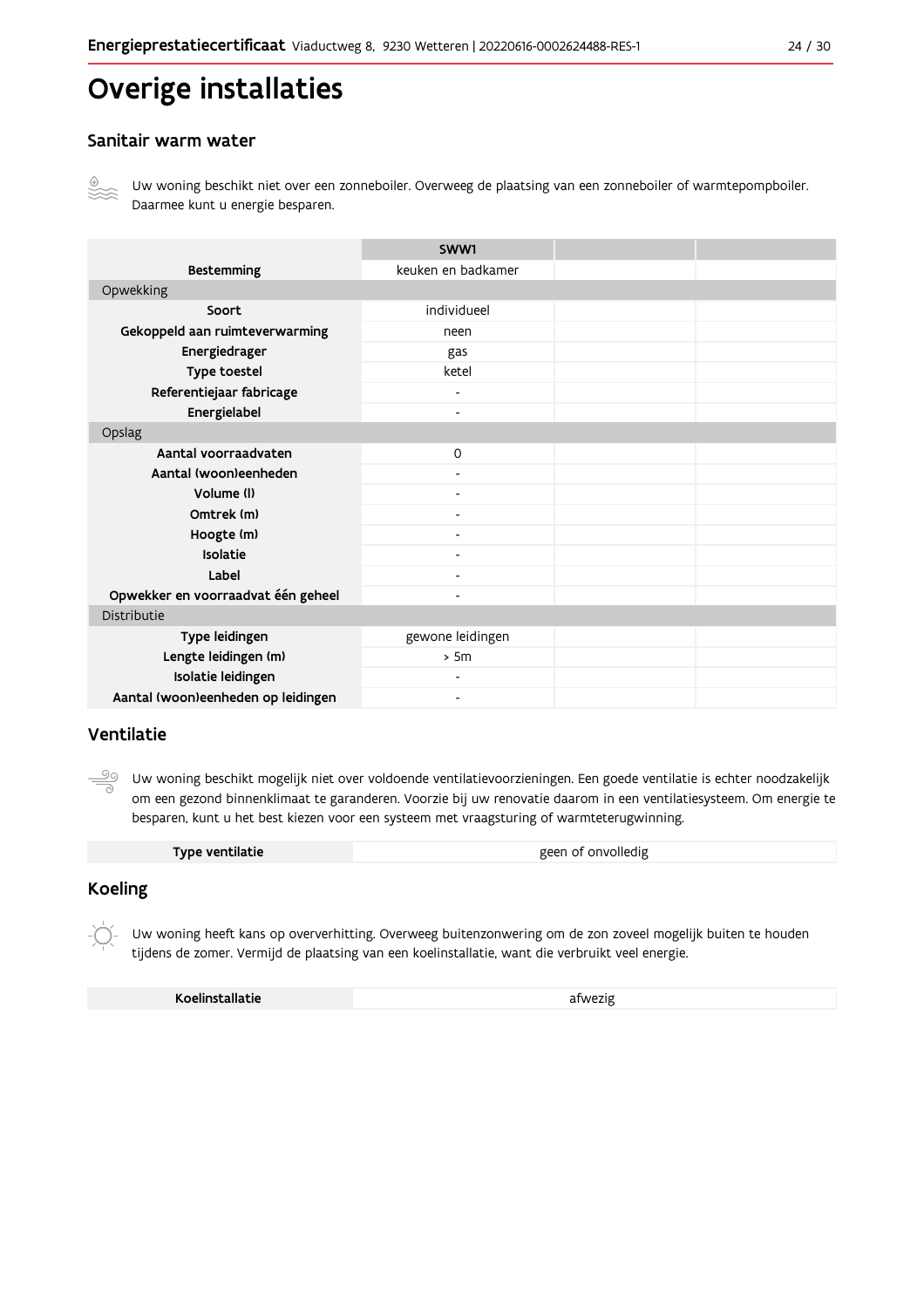# Bewijsstukken gebruikt voor dit EPC

## Welke bewijsstukken kan een energiedeskundige gebruiken?



De energiedeskundige gebruikt de informatie die hij ter plaatse ziet, aangevuld met de informatie uit bewijsstukken. Alleen documenten die voldoen aan de voorwaarden van het inspectieprotocol worden aanvaard. Ze moeten bijvoorbeeld duidelijk gelinkt kunnen worden aan de woning/het gebouw en de nodige detailinformatie bevatten.

## Let op!

Mondelinge informatie en verklaringen van architect, aannemer, eigenaar, ... worden niet aanvaard als bewijs.

In onderstaande lijst heeft de energiedeskundige aangeduid welke geldige bewijsstukken hij gebruikt heeft om dit EPC op te maken.

| Plannen: plannen bij stedenbouwkundige aanvraag, stedenbouwkundige plannen (goedgekeurd door de gemeente),          |
|---------------------------------------------------------------------------------------------------------------------|
| technische plannen, uitvoeringsplannen of -details, asbuilt-plannen                                                 |
| Lastenboeken, meetstaten of aanbestedingsplannen die deel uitmaken van een (aannemings)contract                     |
| Aannemingsovereenkomsten                                                                                            |
| Offertes of bestelbonnen                                                                                            |
| Informatie uit algemene vergadering van mede-eigenaars: verslag of proces-verbaal                                   |
| Informatie uit werfverslagen, vorderingsstaten of processen-verbalen van voorlopige of definitieve oplevering       |
| Facturen van bouwmaterialen of leveringsbonnen                                                                      |
| Facturen van aannemers                                                                                              |
| Verklaring van overeenkomstigheid met STS of ATG, opgemaakt en ondertekend door de aannemer                         |
| Foto's waarop de samenstelling van het schildeel of de installatie te herkennen is (detailfoto's) en foto's waarmee |
| aangetoond kan worden dat het schildeel of de installatie geplaatst is (overzichtsfoto's)                           |
| EPB-aangiften, zoals het transmissieformulier en het EPW-formulier                                                  |
| Informatie uit subsidieaanvragen bij de Vlaamse overheid of de netbetheerder                                        |
| Verslag van destructief onderzoek derde/expert                                                                      |
| Eerder opgemaakte EPC's, zoals het EPC van de Gemeenschappelijke Delen                                              |
| Technische documentatie met productinformatie                                                                       |
| Luchtdichtheidsmeting                                                                                               |
| WKK-certificaten of milieuvergunningen                                                                              |
| Elektriciteitskeuring                                                                                               |
| Verwarmingsauditrapport, keuringsrapport of reinigings- en verbrandingsattest ketel                                 |
| Ventilatieprestatieverslag                                                                                          |
| Verslag energetische keuring koelsysteem                                                                            |
| Verlichtingsstudie en eventuele relightingpremie                                                                    |
| Aanvullende bewijsstukken: uittreksel van de kadastrale legger of het vergunningenregister, notariële akte,         |
| ontvangst- of volledigheidsbewijs van de stedenbouwkundige aanvraag, verkavelingsvergunning,                        |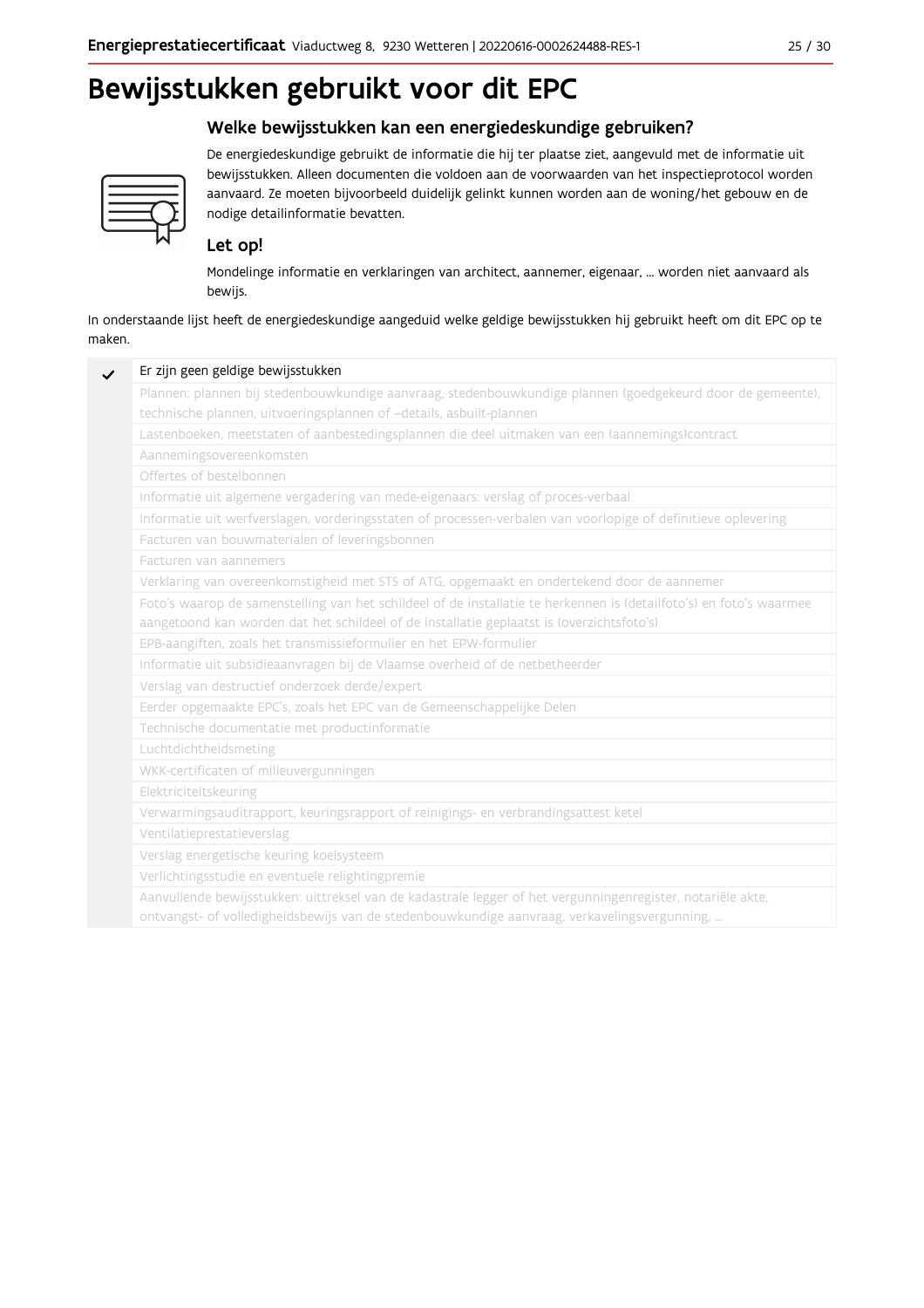# **Toelichting prijsindicaties**

## Deze toelichting beschrijft hoe de prijsberekeningen zijn opgemaakt.

De prijzen op het EPC zijn indicatieve gemiddelden die op geautomatiseerde wijze berekend zijn en afgerond zijn op 500 euro. Op basis van actuele gemiddelde eenheidsprijzen en de hoeveelheden die de energiedeskundige opgemeten heeft, berekent de software de prijsindicaties voor de aanbevolen werken. De prijsindicaties kunnen afwijken van de offerteprijzen van uw aannemer.

In de praktijk zijn vaak verschillende uitvoeringsmethodes mogelijk die niet evenveel kosten. Elke methode heeft voor- en nadelen. Het EPC oordeelt niet welke uitvoeringsmethode u het best kunt toepassen bij uw renovatie. Daarom geeft het een prijsindicatie voor de meest gangbare uitvoeringsmethode(s). Als er verschillende gangbare uitvoeringsmethodes zijn, toont het EPC de prijsindicatie voor de verschillende uitvoeringsmethodes.

De energiedeskundige controleert de prijsindicaties en de technische uitvoerbaarheid van de aanbevolen werken niet.

#### De berekening

De prijsindicaties op het EPC zijn geen volledige raming van uw renovatiebudget.

Renovatiewerken die geen betrekking hebben op de verbetering van de energieprestatie van uw woning (zoals een keuken- of badkamerrenovatie), worden niet in rekening gebracht.

In de tabellen verderop leest u welke kosten vervat zitten in de prijsindicaties en welke niet.

#### De aannames

Bij de berekening worden aannames gedaan (bijvoorbeeld: het dakgebinte is gezond; het onderdak is in goede staat; er is geen vochtprobleem in de muren; de muren hebben een standaardopbouw). Het is mogelijk dat de aannames niet van toepassing zijn op de specifieke toestand van uw woning. Dat kan ertoe leiden dat bijkomende werken nodig zijn, dat andere prijzen van toepassing zijn of dat bepaalde werken een specifieke techniek vragen. Het is ook mogelijk dat u de werken niet mag uitvoeren zonder vergunning. Vraag altijd advies aan een architect, aannemer of andere vakman. Werk samen met vakmensen die in orde zijn met de verzekeringsplicht, sociale en fiscale plichten.

#### De eenheidsprijzen

De gemiddelde eenheidspriizen die in de berekening gebruikt worden, zijn inclusief de kostpriis van standaardproducten van goede kwaliteit, plaatsingskosten, vervoerskosten, de stortkosten bij afbraak en 6% btw. Ze houden geen rekening met marktschommelingen of regionale prijsverschillen. Er wordt een meerprijs ingerekend voor kleine hoeveelheden en een minprijs voor grote hoeveelheden. De eenheidsprijzen zijn bepaald op basis van de volgende bronnen: Arch-index <2012-2017>, Aspen Index <2018>, UPA-BUA-Arch<2017> en overleg met vakmensen.

#### Meer informatie

Meer informatie over de prijsberekeningen vindt u op www.energiesparen.be.

#### In detail bekeken

Volgende kosten zijn te afhankelijk van de situatie en worden daarom bij geen enkele prijsindicatie in rekening gebracht:

- Algemene overkoepelende kosten, zoals loonkosten van de architect of ingenieur en coördinatiekosten;
- Werfinstallaties:
- · Vergunningen, zoals een bouwvergunning of een vergunning voor de inname van het openbaar terrein;
- Toeslagen voor werken in bepaalde regio's en grootstedelijke contexten:
- · Moeilijke bereikbaarheid van (een deel) van het gebouw;
- · Obstructies door naburige percelen, gebouwen en bomen;
- · Cultuurhistorische context of elementen, erfgoed (want niet alle uitvoeringsmethodes zijn dan mogelijk);
- · Technische complexiteit ten gevolge van eigenaardigheden aan het gebouw;
- · Opmaak van een asbestinventaris en verwijderen van asbest;
- · Meerprijzen omdat de werken niet in één fase kunnen worden uitgevoerd.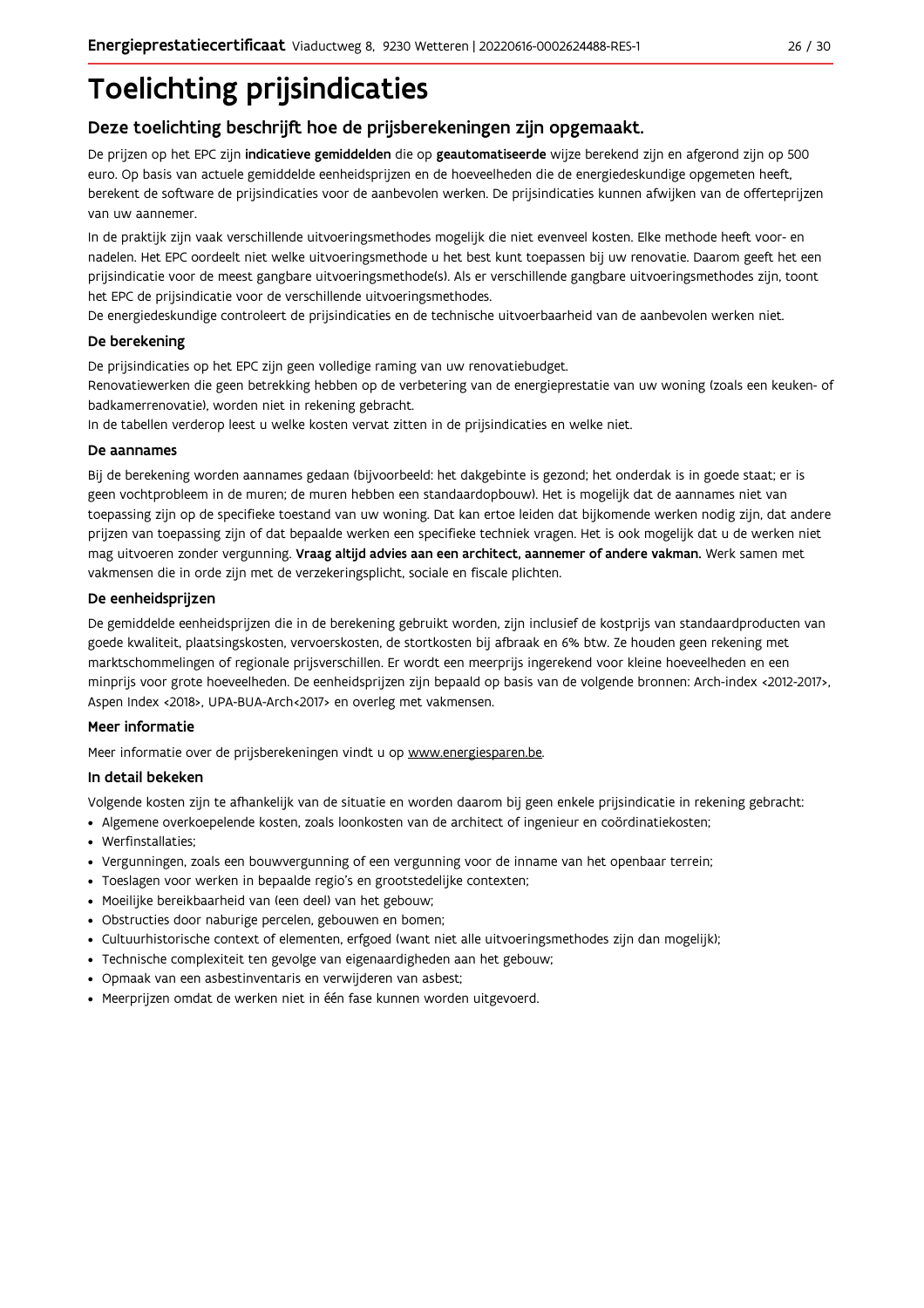In de onderstaande tabel wordt per maatregel aangegeven welke kosten wel en welke kosten niet zijn opgenomen in de berekening. Bij de werken die niet zijn inbegrepen, wordt aangenomen dat de werken niet altijd noodzakelijk zijn, of dat het element in goede staat is, gezond, stabiel, voldoende draagkrachtig, droog, correct geplaatst ...

Als u werken combineert, kan dit een prijsvoordeel opleveren.

|                                                                 | Inbegrepen werken                                                                                                                                                                                                                                                                                                                                                                                                                                                                                                                                                                           | Niet inbegrepen                                                                                                                                                                                                                                                                                                                                                                                                                     |
|-----------------------------------------------------------------|---------------------------------------------------------------------------------------------------------------------------------------------------------------------------------------------------------------------------------------------------------------------------------------------------------------------------------------------------------------------------------------------------------------------------------------------------------------------------------------------------------------------------------------------------------------------------------------------|-------------------------------------------------------------------------------------------------------------------------------------------------------------------------------------------------------------------------------------------------------------------------------------------------------------------------------------------------------------------------------------------------------------------------------------|
| Hellend dak<br>Isoleren aan de binnenkant                       | · Indien aanwezig: verwijderen van dunne<br>oude isolatielaag en dampscherm<br>· Plaatsen van nieuwe isolatie en<br>dampscherm<br>· Maken van aansluitingen met dakvensters<br>en dakkapellen<br>· Dakdoorvoeren voor rookgasafvoer,<br>ventilatie of verluchting van sanitair<br>(exclusief de afvoeren)                                                                                                                                                                                                                                                                                   | • Afbraak en nieuwe plaatsing van een<br>standaard afwerking<br>Er wordt aangenomen dat volgende elementen<br>kunnen behouden worden:<br>• Dakstructuur<br>• Onderdak<br>• Dakbedekking<br>· Regenwaterafvoer (goten en afvoerbuizen)                                                                                                                                                                                               |
| <b>Hellend dak</b><br>Isoleren aan de buitenkant                | • Verwijderen van onderdak, dakbedekking en<br>dakgoten<br>· Indien aanwezig: verwijderen van oude<br>buitenisolatie en dampscherm<br>· Plaatsen van onderdak, dakbedekking<br>(gemiddelde van dakpannen en kunstleien)<br>en dakgoten<br>· Plaatsen van nieuwe isolatie en<br>dampscherm<br>· Maken van aansluitingen met dakvensters,<br>dakkapellen en andere dakvlakken<br>• Afnemen en herplaatsen van bestaande<br>PV-panelen of zonneboiler<br>· Dakdoorvoeren voor rookgasafvoer,<br>ventilatie of verluchting van sanitair<br>(exclusief de afvoeren)<br>• Een kraan of lastenlift | · Vergroten van de dakranduitsprong bij een<br>deel van de gevels.<br>· Bijkomende werken voor een goede<br>aansluiting met reeds aanwezige<br>muurisolatie of andere isolatielagen<br>(koudebruggen vermijden)<br>Er wordt aangenomen dat volgende elementen<br>kunnen behouden worden:<br>• Dakstructuur<br>• Binnenafwerking<br>· Aan de binnenzijde reeds aanwezige<br>isolatielagen met dampscherm<br>· Regenwaterafvoerbuizen |
| Plat dak<br>Isoleren bovenop het<br>bestaande dak               | · Plaatsen van isolatie en dampscherm<br>· Plaatsen van dakdichting en dakdoorvoer<br>· Verhogen van de dakrand en plaatsen van<br>dakrandprofiel<br>• Aansluitingen met aanwezige koepels<br>• Afnemen en herplaatsen van bestaande<br>PV-panelen of zonneboiler<br>· Dakdoorvoeren voor rookgasafvoer,<br>ventilatie of verluchting van sanitair<br>(exclusief de afvoeren)<br>· Bij omkeerdak: verwijderen van ballast en<br>isolatie                                                                                                                                                    | Er wordt aangenomen dat de dakhelling<br>voldoende is voor een goede afwatering.<br>Er wordt aangenomen dat volgende elementen<br>kunnen behouden worden:<br>• Dakstructuur<br>• Dakafdichting (kan gebruikt worden als<br>dampscherm)<br>• Binnenafwerking<br>• Regenwaterafvoer (goten en buizen)                                                                                                                                 |
| Plafond<br>Isoleren bovenop het<br>plafond<br>(vb. zoldervloer) | · Plaatsen van isolatie en dampscherm<br>· Plaatsen van een loopvloer<br>• Aanpassingen aan deuren (inkorten),<br>trapgaten of valluiken<br>• Aanpassingen aan de<br>elektriciteitsbekabeling                                                                                                                                                                                                                                                                                                                                                                                               | • Aanpassingen aan gevelopeningen.<br>Er wordt aangenomen dat volgende elementen<br>kunnen behouden worden:<br>• Draagstructuur van het plafond<br>• Binnenafwerking onder het plafond                                                                                                                                                                                                                                              |
| Plafond<br>Isoleren in of onder het<br>plafond                  | · Plaatsen van isolatie en dampscherm<br>• Afbraak en plaatsing van een standaard<br>afwerking (gipskartonplaten, geplamuurd en<br>geschilderd + stijl- en regelwerk)<br>• Aanpassingen aan de plafondverlichting en<br>elektriciteitsbekabeling                                                                                                                                                                                                                                                                                                                                            | Er wordt aangenomen dat volgende elementen<br>kunnen behouden worden:<br>• Draagstructuur van het plafond                                                                                                                                                                                                                                                                                                                           |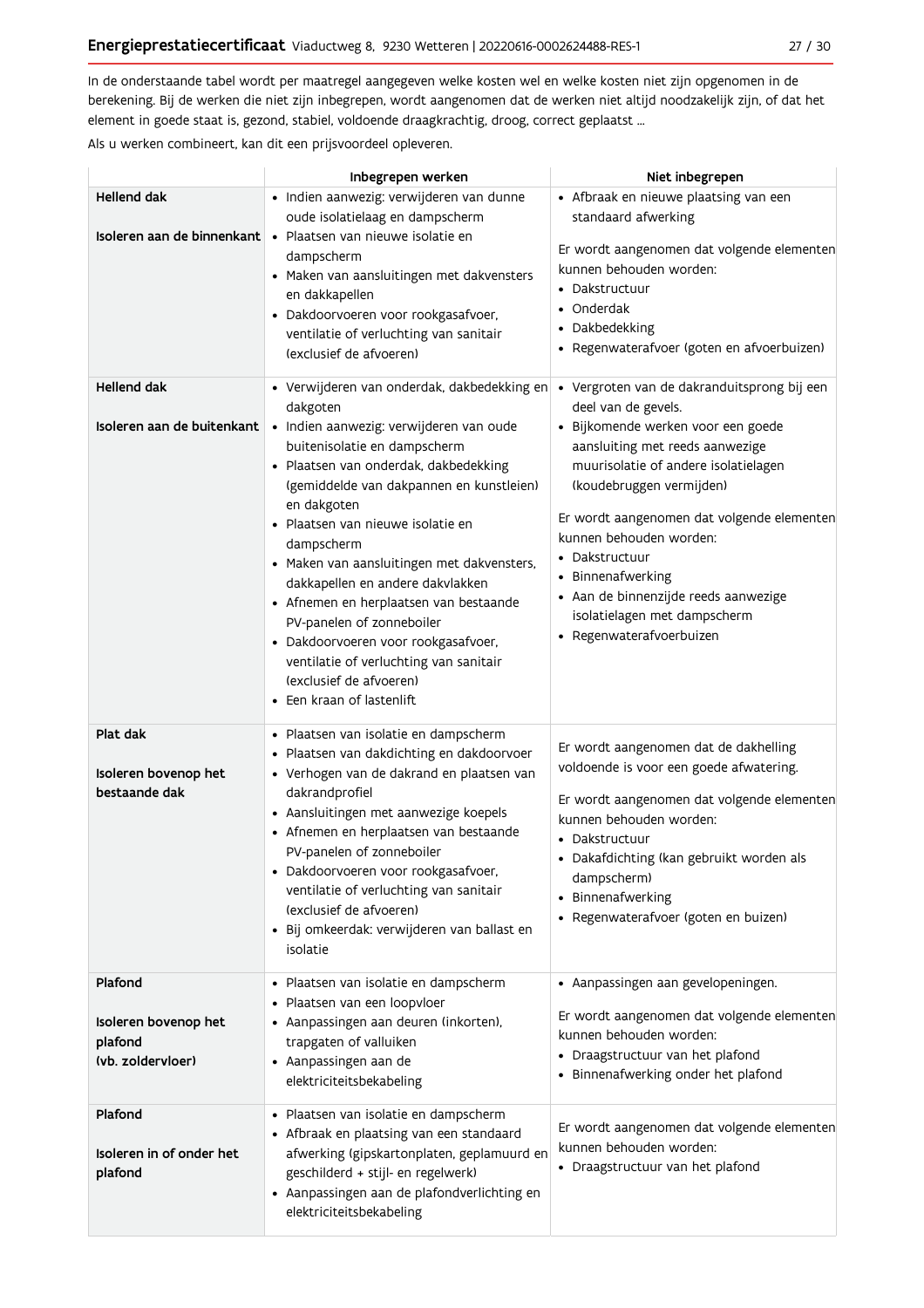| Muren<br>Isoleren aan de binnenkant | • Afbraak van vloerplinten en vensterbanken<br>• Afnemen en herplaatsen van aanwezige<br>radiatoren/convectoren, inclusief<br>aanpassingen aan leidingen<br>· Plaatsen van isolatie en dampscherm,<br>inclusief stijl- en regelwerk bij half-stijve<br>isolatieplaten<br>Bij de onderbreking van isolatielaag door<br>binnenmuren: doortrekken van de isolatie<br>op de binnenmuren over minstens 1 meter<br>(koudebrug vermijden)<br>· Plaatsen van een standaard afwerking<br>(gipskartonplaten, geplamuurd en<br>geschilderd + stijl- en regelwerk), inclusief<br>vloerplinten en vensterbanken<br>• Aanwerken rond vensters en deuren<br>• Aanpassingen aan elektriciteitsbekabeling,<br>stopcontacten, schakelaars en<br>wandverlichting | • Vochtonderzoek en vochtbehandeling<br>• Volledige afbraak binnenafwerking (vb.<br>behang en muurbepleistering)<br>· Plaatsen van muurdoorvoeren                                                                                                                                                                                                                                     |
|-------------------------------------|-----------------------------------------------------------------------------------------------------------------------------------------------------------------------------------------------------------------------------------------------------------------------------------------------------------------------------------------------------------------------------------------------------------------------------------------------------------------------------------------------------------------------------------------------------------------------------------------------------------------------------------------------------------------------------------------------------------------------------------------------|---------------------------------------------------------------------------------------------------------------------------------------------------------------------------------------------------------------------------------------------------------------------------------------------------------------------------------------------------------------------------------------|
| Muren<br>Isoleren aan de buitenkant | • Afzagen van bestaande dorpels<br>• Afbraak van regenwaterafvoerbuizen<br>· Vergroten van de dakranduitsprong bij een<br>deel van de gevels.<br>Plaatsen van isolatie                                                                                                                                                                                                                                                                                                                                                                                                                                                                                                                                                                        | • Uitvlakken van de muren<br>• Aansluiting met reeds aanwezige dakisolatie<br>• Afbraak van de gevelsteen bij spouwmuren<br>• Aanpassingen aan buitenaanleg,<br>buitenkranen, buitenverlichting                                                                                                                                                                                       |
|                                     | Plaatsen van een standaardgevelafwerking =<br>gemiddelde van<br>· Sierbepleistering 25 mm (mineraal<br>gebonden)<br>• Vezelcementplaten<br>• Houten beplanking (ceder en merbau)<br>• Strokenbekleding met laminaat 8 mm<br>• Thermisch veredeld hout<br>• Steenstrips<br>Aanwerken rond vensters en deuren<br>Plaatsen van muurdoorvoeren<br>Plaatsen van nieuwe dorpels                                                                                                                                                                                                                                                                                                                                                                     | • Aanpassingen aan luifels, dakgoten,<br>zonwering en luiken<br>• Afwerking bij muren die grenzen aan een<br>onverwarmde binnenruimte zoals een<br>garage of kelder                                                                                                                                                                                                                   |
|                                     | · Plaatsen van regenwaterafvoerbuizen<br>· Stellingen (vanaf twee verdiepingen)                                                                                                                                                                                                                                                                                                                                                                                                                                                                                                                                                                                                                                                               |                                                                                                                                                                                                                                                                                                                                                                                       |
| Vloeren op volle grond              | • Afbraak van vloerbekleding en vloerplinten<br>• Afbraak van eventueel aanwezige<br>isolatielaag, isolerende mortel of uitvullaag<br>• Afbraak van dekvloer (chape) en eventueel<br>vochtscherm<br>• Afbraak van een funderingsplaat<br>• Afgraven van grond (25 cm diep)<br>· Plaatsen van gewapende betonplaat (15 cm)<br>Plaatsen van vochtschermen en isolatie<br>• Plaatsen van een gewapende dekvloer<br>(chape)<br>· Plaatsen van een standaard vloerafwerking<br>inclusief plinten = gemiddelde van<br>• Keramische tegels (alle formaten)<br>• Parket (bamboe, beuk)<br>• Laminaat parket<br>• Wollen vast tapijt met ondertapijt<br>• Lineoleum                                                                                    | • Stabiliteitsonderzoek<br>· Plaatsen van gestabiliseerd zand<br>• Grondsanering<br>· Verwijderen van ondergrondse massieven<br>• Speciale funderingswerken<br>(onderschoeiingen,)<br>· Plaatsen van een uitvullaag<br>• Verwijderen, vernieuwen of verplaatsen van<br>riolering, leidingen en kabels (o.a.<br>elektriciteit, sanitair)<br>• Afbraak en plaatsing van vloerverwarming |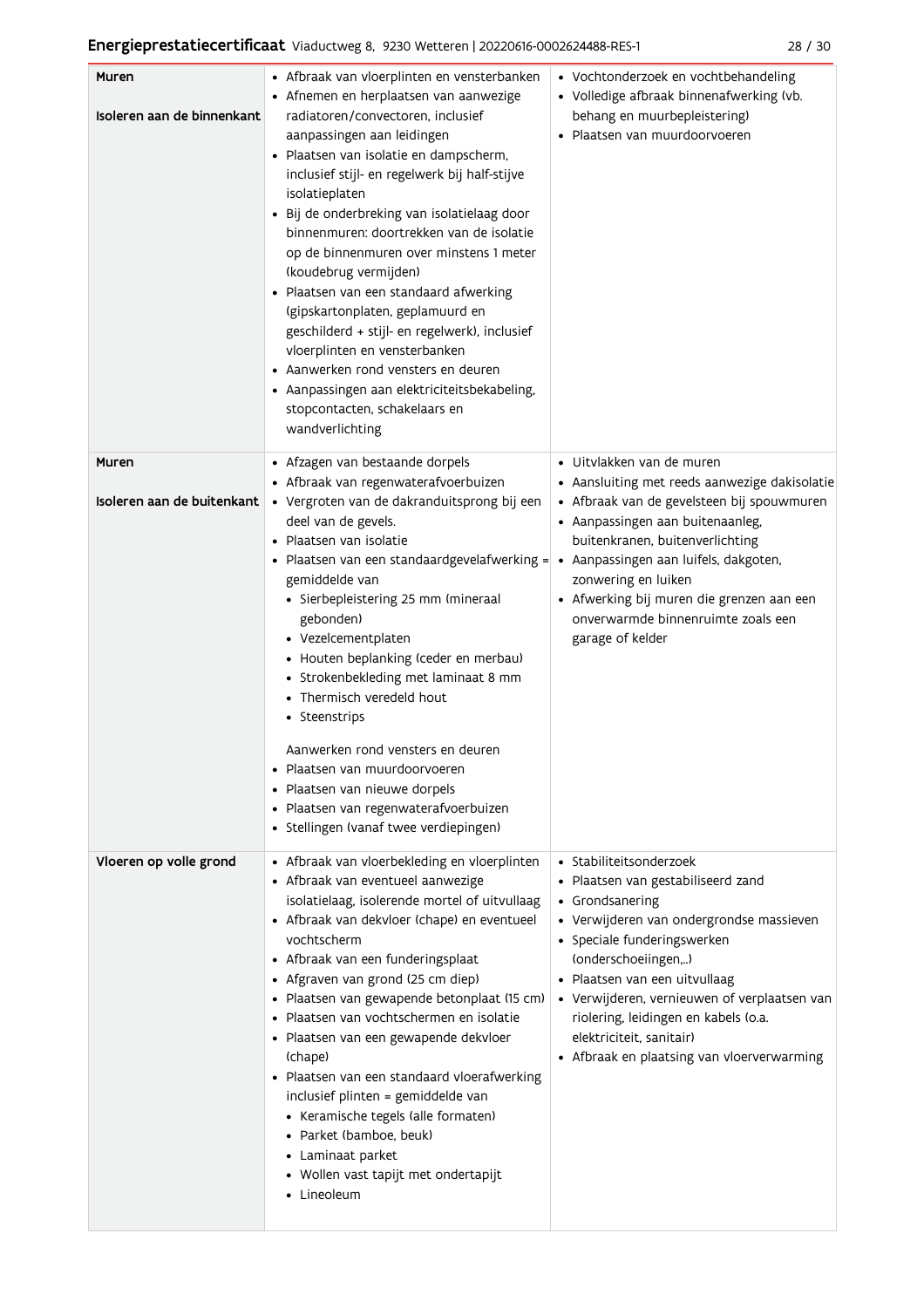|--|--|--|

| Isoleren aan de onderkant<br>(vb. boven een<br>(kruip)kelder, garage of<br>carport, uitkragende<br>vloeren) | Vloeren niet op volle grond • Plaatsen van vochtbestendige isolatie,<br>inclusief stijl- en regelwerk bij half-stijve<br>isolatieplaten<br>• Plaatsen van een standaard<br>buitenafwerking (alleen bij vloeren boven<br>een onverwarmde ruimte, zoals een garage<br>of boven een buitenruimte) = gemiddelde<br>van<br>· Gipskartonplaten (geplamuurd en<br>geschilderd)<br>· Verniste houten planken (Meranti, Rood<br>Noors Grenen)                                                                     | • Aanpassingen aan de verlichting<br>· Aanpassingen aan kabels en leidingen die<br>bevestigd zijn tegen de vloer (deze kunnen<br>in de isolatie ingewerkt worden)<br>Er wordt aangenomen dat de (kruip)kelder<br>toegankelijk is voor werken; anders gelden er<br>andere uitvoeringswijzen en prijzen. Deze zijn<br>niet in dit EPC opgenomen. |
|-------------------------------------------------------------------------------------------------------------|----------------------------------------------------------------------------------------------------------------------------------------------------------------------------------------------------------------------------------------------------------------------------------------------------------------------------------------------------------------------------------------------------------------------------------------------------------------------------------------------------------|------------------------------------------------------------------------------------------------------------------------------------------------------------------------------------------------------------------------------------------------------------------------------------------------------------------------------------------------|
| Vensters vervangen                                                                                          | • Afbraak en plaatsen van nieuwe draai-kip<br>vensters (gangbare maten en vormen,<br>gemiddelde prijs van hout, aluminium en<br>PVC)<br>· Plaatsen van ventilatieroosters bij een deel<br>van de vensters (tenzij mechanische<br>ventilatie aanwezig is)<br>• Plaatsen van nieuwe vensterbanken<br>· Plaatsen van dorpels bij de vervanging van<br>glasbouwstenen door vensters<br>• Herstellingen aan binnen- of<br>buitenafwerking<br>· Plaatsen van dichtingsvoegen met de gevel<br>• Een hijstoestel | · Toeslag voor bijzondere afmetingen en<br>vormen<br>· Toeslag voor bijzonder beslag, sloten of<br>beglazing met specifieke eigenschappen of<br>versieringen<br>· Rolluiken en rolluikkasten<br>• Vliegenramen                                                                                                                                 |
| Dakvensters vervangen                                                                                       | • Afbraak en plaatsen van nieuwe dakvensters • Toeslag voor bijzondere afmetingen en<br>(gangbare maten en vormen)<br>· Plaatsen van een geïsoleerde en luchtdichte<br>kader<br>• Aanwerken van de dakbedekking<br>• Aanwerken van de binnenafwerking<br>· Plaatsen van ventilatieroosters bij een deel<br>van de vensters (tenzij mechanische<br>ventilatie aanwezig is)<br>• Een hijstoestel                                                                                                           | vormen<br>• Toeslag voor beglazing met specifieke<br>eigenschappen<br>• Zonwering of verduisterende screens                                                                                                                                                                                                                                    |
| Koepels vervangen                                                                                           | • Afbraak en plaatsen van een nieuwe koepel<br>(gangbare maten en vormen, kunststof) met<br>isolerende opstand<br>• Aanwerken van de dakafdichting<br>• Aanwerken van de binnenafwerking<br>• Een hijstoestel                                                                                                                                                                                                                                                                                            | · Toeslag voor speciale afmetingen en vormen                                                                                                                                                                                                                                                                                                   |